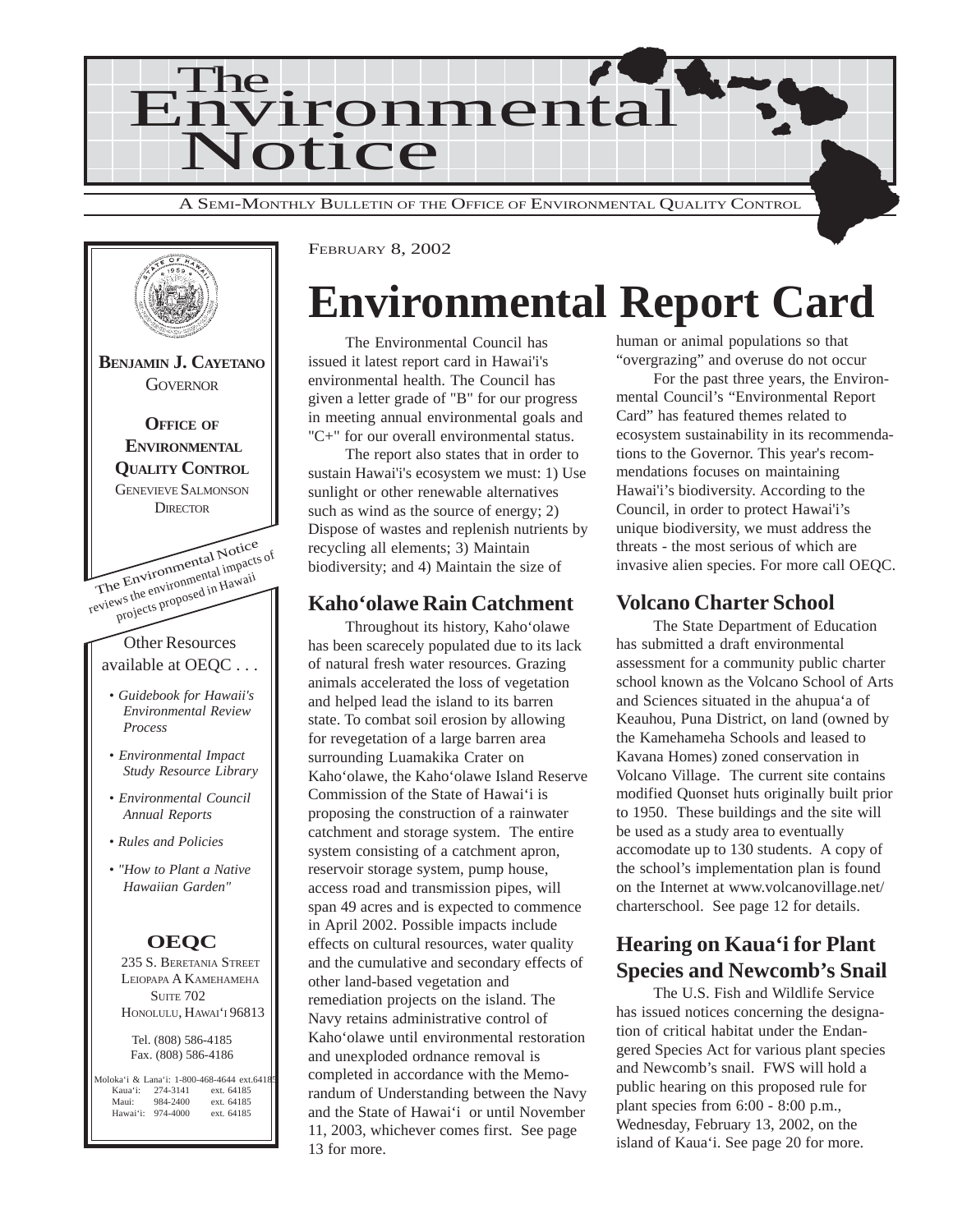

# **Draft Environmental Assessment**

A project or action that may affect the environment cannot be implemented until an Environmental Assessment (EA) is prepared in accordance with HRS §343. If the lead government agency anticipates that the project will have no significant environmental impact, then a Draft EA is written and public notice is published in this periodic bulletin (see Section 343-3, HRS) known as the *Environmental Notice*. The public has 30 days to comment on the Draft EA from the date of the first notice.

# **Final Environmental Assessment and FONSI (Negative Declaration)**

If, after the lead agency reviews the public comments, it feels that the project will have no significant effect on the environment, then it will prepare a Final EA and issue a Finding of No Significant Impact (FONSI) formerly called a *Negative Declaration.* The Final EA must respond to all public comments. An Environmental Impact Statement will not be required and the project may now be implemented. The public has 30 days from the first notice of a FONSI in this Bulletin to sue in court to require the preparation of an EIS.

# **EIS Prep Notice**

If the lead agency decides that a project may have a significant environmental impact, it must prepare an Environmental Impact Statement (EIS) prior to implementing the project. The first step in preparing an EIS is publishing an EIS Preparation Notice (Prep Notice) in this Bulletin. Agencies, groups or individuals have 30 days from the first publication of an EIS Prep Notice to request to become a consulted party and to make written comments regarding the environmental effects of the proposed action. The draft EIS must respond to these comments.

## **Draft EIS**

If a project is likely to have a significant environmental impact, the lead

agency or private applicant must prepare a Draft Environmental Impact Statement (Draft EIS) prior to project implementation. This document must completely disclose the likely impacts of a project. Secondary and cumulative impacts must be discussed along with measures proposed to mitigate them. The public has 45 days from the first publication date in this Bulletin to comment on a Draft EIS.

### **Final EIS**

After considering public comments filed during the Draft EIS stage, the agency or applicant must prepare a Final Environmental Impact Statement (Final EIS). The Final EIS must respond to all comments from the draft stage. If deeper analysis was required, it must be included in this document. If the project is from a private applicant, the lead agency is authorized to accept the FEIS. If the project is public, the Governor or Mayor is the accepting authority. Only after the EIS is accepted, may the project be implemented.

## **EIS Acceptance Notice**

If the accepting authority accepts a Final Environmental Impact Statement, a separate EIS Acceptance Notice will be published in this Bulletin. The public has 60 days from the date of first notice of acceptance to sue in court to challenge the acceptance of an EIS.

# **NEPA**

National Environmental Policy Act (NEPA) is the law that requires federal projects to prepare an EIS. It is similar to Hawaii's law. Some projects require both a state and federal EIS and the public comment procedure should be coordinated. Although not required by law, the OEQC publishes NEPA notices in this Bulletin to help keep the public informed of important actions.

## **Special Management Area Permits**

The Special Management Area (SMA) is along the coastlines of all our islands. Most development in this area requires a Special Management Permit

(SMP) under Chapter 205A HRS and county ordinance. The Counties regulate development of this area. This Bulletin posts notice of these SMP applications to encourage public input.

# **Shoreline Certifications**

State law requires that Hawaii shorelines be surveyed and certified when necessary to clearly establish the regulatory building setback (usually 40 feet inland from the shoreline). The public may participate in the process to help assure accurate regulatory boundaries. Private land owners often petition to have their shoreline certified prior to construction. This Bulletin publishes notice of both shoreline certification applications and of final certifications or rejections.

# **Environmental Council**

The Environmental Council is a fifteen-member citizen board appointed by the Governor to advise the State on environmental concerns. The council makes the rules that govern the Environmental Impact Statement process. The agendas of their regular meetings are published in this Bulletin and the public is invited to attend.

# **Exemption Lists**

Government agencies must keep a list describing the minor activities they regularly perform that are declared exempt from the environmental review process. These lists are reviewed and approved by the Environmental Council. This Bulletin will publish an agency's draft exemption list for public comment prior to Council decision making.

# **Conservation District Permits**

Use of land in the State Conservation District requires a Conservation District Use Application (CDUA). These applications are reviewed and approved by the Board of Land and Natural Resources (BLNR). Members of the public may intervene in the permit process. Notice of these permit applications is published in this Bulletin.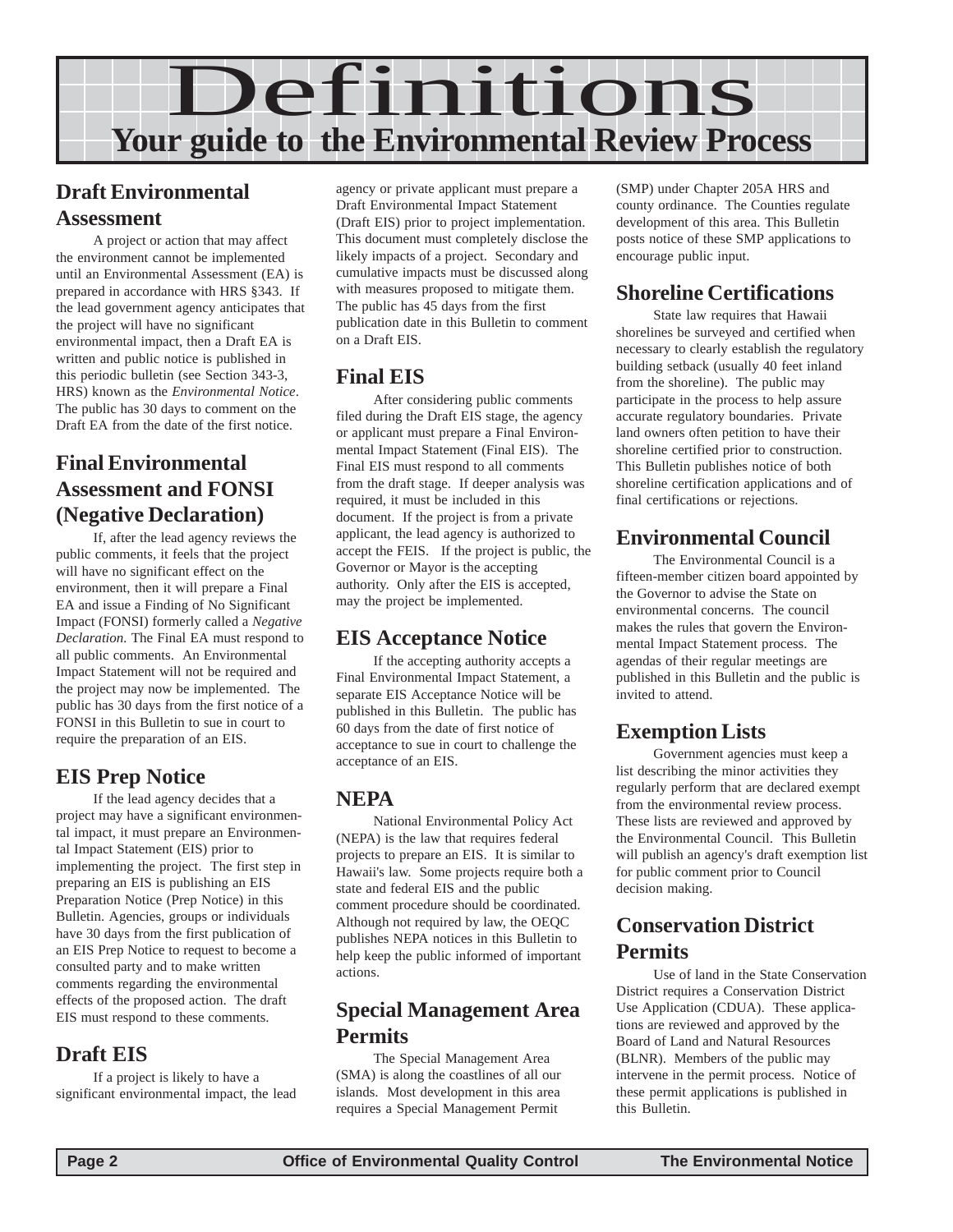

# 1 **O'ahu Notices**

#### **Draft Environmental Assessments**

|--|

#### **Final Environmental Assessments/**

| <b>Findings of No Significant Impact (FONSI)</b> |  |
|--------------------------------------------------|--|
|                                                  |  |
|                                                  |  |
|                                                  |  |

#### **National Environmental Policy Act (NEPA)**

| (6) Construct Consolidated Medical Training Facility at Hickam Air    |
|-----------------------------------------------------------------------|
|                                                                       |
| (7) Aircraft Parking Pad Expansion and Facility Improvement at Hickam |
|                                                                       |

#### **Previously Published Projects Pending Public Comments**

## 3 **Maui Notices**

#### **Draft Environmental Assessments**

| <b>Previously Published Projects Pending Public Comments</b>    |  |
|-----------------------------------------------------------------|--|
|                                                                 |  |
| (3) Pi'ilani Highway Improvements (Mokulele Highway to Kilohana |  |
|                                                                 |  |
|                                                                 |  |

# 6 **Hawai'i Notices**

#### **Draft Environmental Assessments**

| (1) Volcano School of Arts and Sciences, A Community Public |  |
|-------------------------------------------------------------|--|
|                                                             |  |

#### **Final Environmental Assessments/**

```
Findings of No Significant Impacts (FONSI)
(2) Green and Russo Forest Stewardship Project ............................. 12
```
# 5 **Kaho'olawe Notices**

#### **Draft Environmental Assessments**

[\(1\) Kaho'olawe Rainwater Catchment and Water Storage Facility](#page-12-0) ..... 13

# 7 **Kaua'i Notices**

# **Final Environmental Assessments/**

**Findings of No Significant Impacts (FONSI)**

[\(1\) Hanapepe Pipeline Replacement and Well Site No. 3 Repairs ..... 14](#page-13-0)

# s **Shoreline Notices**

# V **Pollution Control Permits**

|--|--|

# ^ **Coastal Zone News**

| (1) Install Floating Wave Breaker, Ke'ehi Lagoon, O'ahu  17       |  |
|-------------------------------------------------------------------|--|
| (2) Replace Damaged Mooring Dolphin at Kawaihae Harbor,           |  |
|                                                                   |  |
| (3) Wireless Telecommunication Facility, Pearl Harbor Naval Base, |  |
|                                                                   |  |
|                                                                   |  |
| Ocean Resources Management Plan (ORMP) Implementation             |  |
|                                                                   |  |
| Special Management Area (SMA) Minor Permits  18                   |  |
|                                                                   |  |

# **n** Conservation District Notices

# J **Federal Notices**

| Revised Proposed Rule on Critical Habitat for Plant Species from    |  |
|---------------------------------------------------------------------|--|
|                                                                     |  |
|                                                                     |  |
| Removal of Mariana Mallard and Guam Broadbill from                  |  |
|                                                                     |  |
| Experimental Use Permit for Use of the Termiticide Chlorfenapyr  21 |  |
|                                                                     |  |
|                                                                     |  |



*OEQC intends to make the information in this bulletin accessible to everyone. Individuals that require this material in a different format (such as large type or braille), should contact our office for assistance.*

**The Environmental Notice Office of Environmental Quality Control Page 3**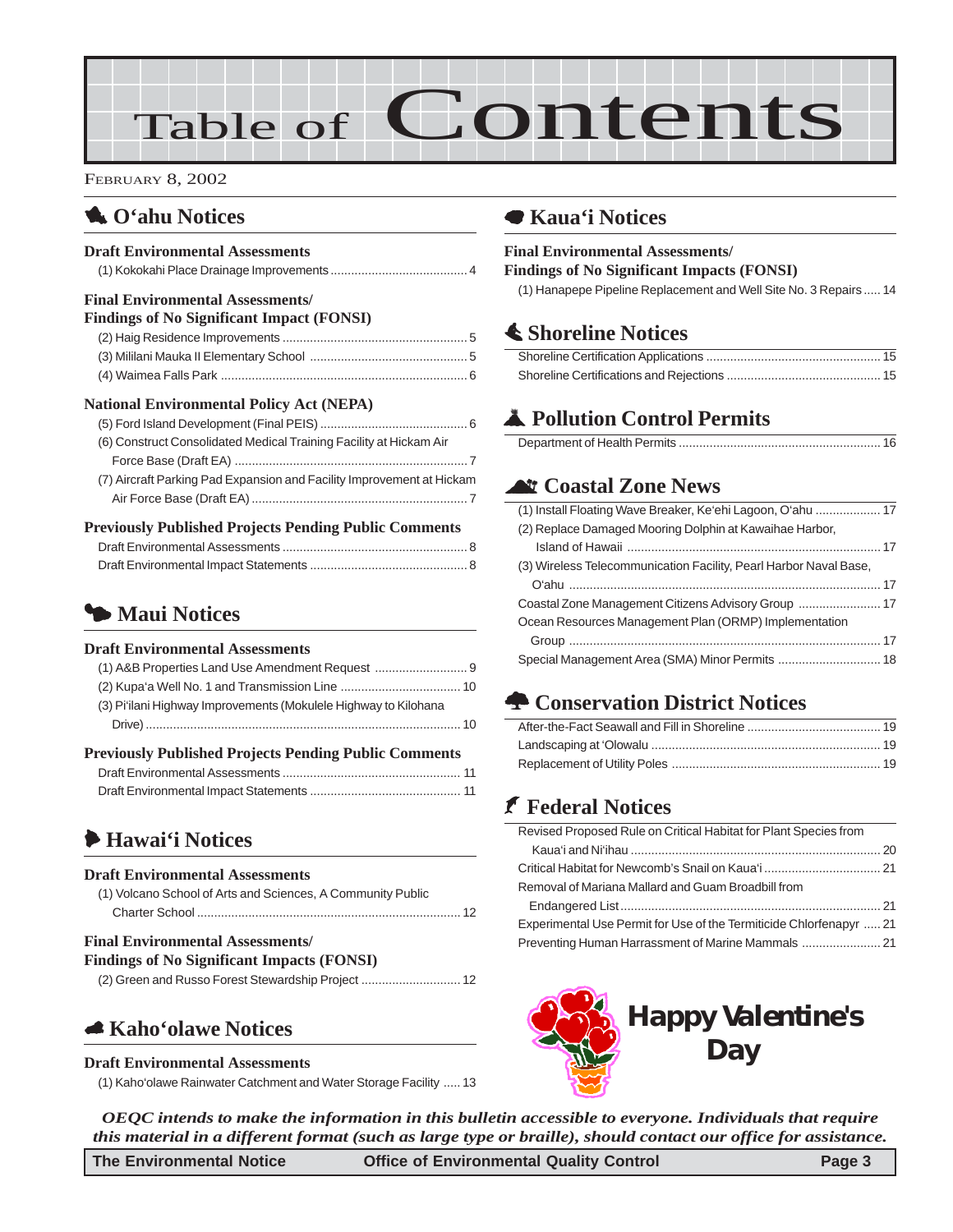<span id="page-3-0"></span>FEBRUARY 8, 2002

# **Draft Environmental Assessments**

# 1 **(1) Kokokahi Place Drainage Improvements**

| District:             | Ko'olaupoko                              |  |
|-----------------------|------------------------------------------|--|
| TMK:                  | $4 - 4$                                  |  |
| Applicant:            | City & County of Honolulu                |  |
|                       | Department of Design & Construction      |  |
|                       | 650 South King Street                    |  |
|                       | Honolulu, Hawai'i 96813                  |  |
|                       | Contact: Albert Miyashiro (527-5155)     |  |
|                       | <b>Approving Agency/Accepting</b>        |  |
| <b>Authority:</b>     | Same as above.                           |  |
| <b>Consultant:</b>    | GKO & Associates                         |  |
|                       | 680 'Iwilei Road, Suite 410              |  |
|                       | Honolulu, Hawai'i 96817                  |  |
|                       | Contact: Robert Purdie, Jr. (524-0355)   |  |
| <b>Public Comment</b> |                                          |  |
| Deadline:             | March 11, 2002                           |  |
| Status:               | DEA First Notice pending public comment. |  |
|                       | Address comments to the applicant with   |  |
|                       | copies to the consultant and OEQC.       |  |
| <b>Permits</b>        |                                          |  |

**Required**: SMA, SSV

The Department of Design and Construction is proposing to construct improvements to the Kokokahi Place Drainage system in Kane'ohe to alleviate flooding in this area. The proposed improvements include the installation of new drain inlets and an 18-inch (transitioning to a 24-inch) drain line extending from the Kokokahi Place cul-de-sac down to Malulani Street and a new 7'x3' box drain and transition structure parallel to the existing box drain onto the YWCA property below Kane'ohe Bay Drive. No significant impacts are anticipated from construction of these improvements.

A management plan to control soil erosion will be developed before construction of the drainage improvements is undertaken. However, because of the steep terrain, there is a potential for loss of soils along the alignment from the cul-desac at Kokokahi Place down to Malulani even with best management practices in effect. Construction of the parallel box drain below Kane'ohe Bay drive may also result in a short-term negative impact on water quality.

The total quantity of water discharged during storm events will not be increased by the proposed drainage improvements. However, the flow rate of the water will increase. This may have some adverse effect on nearshore waters during and after storm events. No long-term effects on marine or estuarine species are anticipated.

**3**

**4**

**2**

**1**

There will be destruction of vegetation in the area of construction. The area does not support any native plantdominated vegetation types. There are no threatened, endangered or rare flora in the project area. There will be no effect on significant historic sites.

Kokokahi Place and Malulani will be disturbed temporarily during construction resulting in short-term noise, air quality and traffic impacts. Activities will be planned in cooperation with local residents and the Honolulu Police Department to minimize disruptions. Kane'ohe Bay Drive will not be disturbed.

Total costs are estimated to be \$633,000 and to last six months for each portion of the project. A start date had not been scheduled at this time.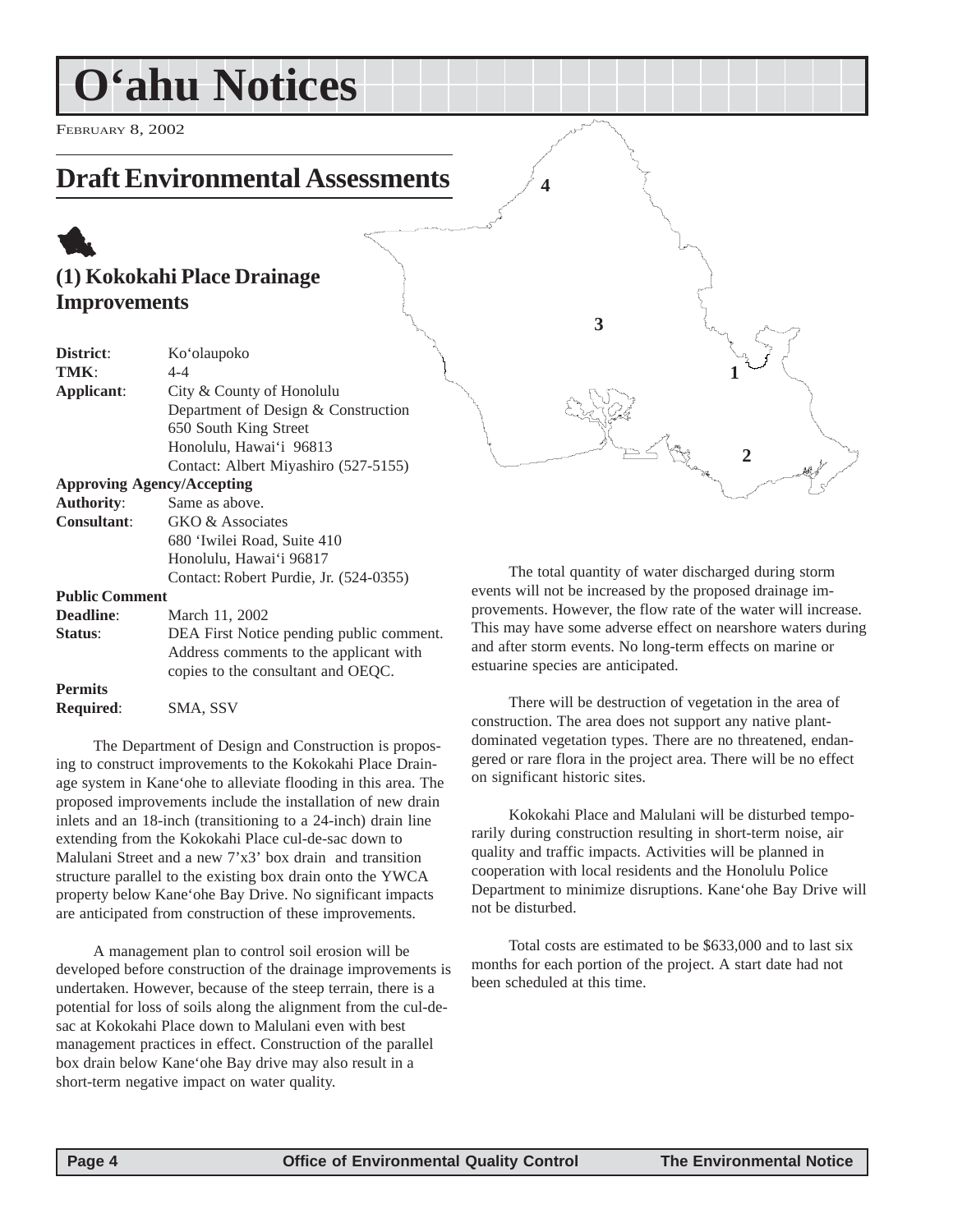#### FEBRUARY 8, 2002

# <span id="page-4-0"></span>**Final Environmental Assessments/Findings of No Significant Impact (FONSI)**



## **(2) Haig Residence Improvements**

| District:          | Honolulu                                 |
|--------------------|------------------------------------------|
| TMK:               | $3 - 3 - 36:30$                          |
| Applicant:         | David Haig (526-9169)                    |
|                    | First Hawaiian Center                    |
|                    | 999 Bishop Street, Suite 2800            |
|                    | Honolulu, Hawai'i 96813                  |
|                    | <b>Approving Agency/Accepting</b>        |
| <b>Authority:</b>  | Department of Land and Natural Resources |
|                    | 1151 Punchbowl Street, Room 130          |
|                    | Honolulu, Hawai'i 96813                  |
|                    | Contact: Sam Lemmo (587-0414)            |
| <b>Consultant:</b> | Group 70 International, Inc.             |
|                    | 925 Bethel Street, 5th Floor             |
|                    | Honolulu, Hawai'i 96813                  |
|                    | Contact: George Atta (523-5866 x 103)    |
| Status:            | FEA/FONSI issued, project may proceed.   |
| <b>Permits</b>     |                                          |
| <b>Required:</b>   |                                          |
|                    |                                          |

The proposed project involves improvements on a vacant property located in the State Conservation Land Use District. The lot is adjacent to the property owner's main residence. The improvements include: an expanded motor court turnaround area, a new residential addition, an artist's studio/gazebo, a recreational deck, landscaping, and fencing. The proposed improvements will occupy approximately 4,000 square-feet of the subject property.

The project site is located on Wilhelmina Rise on the eastern slopes of Palolo Valley on the Island of O'ahu. Mr. David Haig, the applicant and landowner of the main residence immediately adjacent (8,140 sq. ft.), owns the project site (71,377 sq. ft.). The 1.6-acre vacant site is relatively steep with 15-40 percent slopes stretching down its 364-foot length. Several relatively level areas on the site exist however, providing potential locations for the proposed site improvements. It is nearly 450 linear feet to the nearest residences of Palolo Valley below the site.

The site improvements are intended to utilize buildable areas on the vacant slope and enhance the amenities of the existing main residence. It is intended that these improvements result in minimal impacts on the environment, surrounding neighbors, and down slope areas.

A Conservation District Use Application (CDUA) is needed to implement site improvements. Construction is anticipated to be completed by mid 2003.



## **(3) Mililani Mauka II Elementary School**

| District:                         | 'Ewa                                   |
|-----------------------------------|----------------------------------------|
| TMK:                              | $9 - 5 - 002:001$                      |
| Applicant:                        | Department of Accounting and General   |
|                                   | Services                               |
|                                   | 1151 Punchbowl Street, Room 430        |
|                                   | Honolulu, Hawai'i 96813                |
|                                   | Contact: Ralph Morita (586-0486)       |
| <b>Approving Agency/Accepting</b> |                                        |
| <b>Authority:</b>                 | Same as above.                         |
| <b>Consultant:</b>                | Pacific Architects, Inc.               |
|                                   | 2020 South King Street                 |
|                                   | Honolulu, Hawai'i 96826                |
|                                   | Contact: Clifford Murakami (949-1601)  |
| Status:                           | FEA/FONSI issued, project may proceed. |
| <b>Permits</b>                    |                                        |
| <b>Required:</b>                  | Building, grading                      |

The State of Hawai'i Department of Accounting and General Services for the Department of Education proposes to construct Mililani Mauka II Elementary School. The proposed school will be situated on 12 acres of private property in Mililani Mauka, that will be subdivided and deeded to the State of Hawai'i. The property is bound by Mehe'ula Parkway to the North, Kuaoa Road on the West, Lehiwa Drive on the East and a new residential development on the South.

The proposed school will serve the upper Mililani Mauka residential developments planned and under construction, and will also relieve the current over-crowding at the existing Mililani Mauka Elementary School. The school will serve pre-kindergarten to fifth grade levels and have a design enrollment of 650 students with the ability to go to a yearround multi-track program that would increase the capacity to 866 students.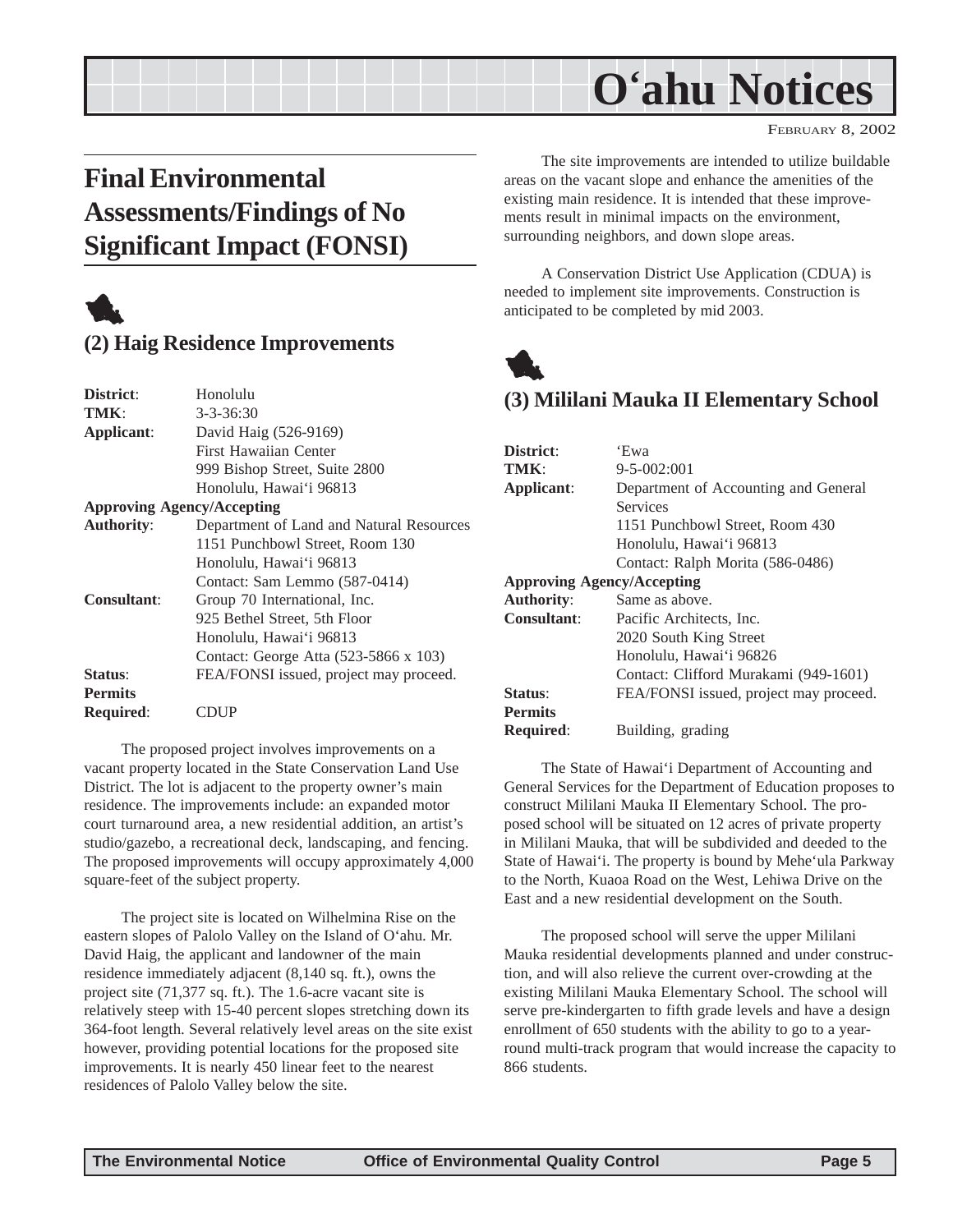#### <span id="page-5-0"></span>FEBRUARY 8, 2002

The proposed school development will include parking for approximately 70 staff and visitors; and Administration/ CSSS Building; a Cafetorium with a convention kitchen; a Library/Media Center/Computer Resource Center Building; two (2) Classroom buildings; a Covered Playcourt; a Mechanical/Electrical Building; and recreational playgrounds. Also planned for the campus are identified sites for three (3) future portable classrooms and a six (6) classroom building. The campus further has a prominentmulti-purpose courtyard that serves fire protection maneuvering requirements, additional recreational area, and an assembly area for outdoor programs and activities.

# 1 **(4) Waimea Falls Park**

| District:                         | Waialua                                   |
|-----------------------------------|-------------------------------------------|
| TMK:                              | 6-1-002: 2, 3, 14-17, 19-21; 5-9-005: 25, |
|                                   | 29, 76                                    |
| Applicant:                        | Attractions Hawai'i                       |
|                                   | 1600 Kapi'olani Boulevard, Ste. 1630      |
|                                   | Honolulu, Hawai'i 96814                   |
|                                   | Contact: Ray Green (638-6700)             |
| <b>Approving Agency/Accepting</b> |                                           |
| <b>Authority:</b>                 | City and County of Honolulu               |
|                                   | Department of Planning and Permitting     |
|                                   | 650 South King Street, 7th Floor          |
|                                   | Honolulu, Hawai'i 96813                   |
|                                   | Contact: Ardis Shaw-Kim (527-5349)        |
| <b>Consultant:</b>                | <b>Analytical Planning Consultants</b>    |
|                                   | 928 Nu'uanu Avenue, Suite 502             |
|                                   | Honolulu, Hawai'i 96813                   |
|                                   | Contact: Donald Clegg (536-5695)          |
| Status:                           | FEA/FONSI issued, project may proceed.    |
| <b>Permits</b>                    |                                           |
| Required:                         | SMA, CDUP, Stream Diversion, Building     |

Waimea Falls Park is located on the north shore of O'ahu. Although the property owned by the applicant encompasses an area of about 1,800 acres and extends inland from Kamehameha highway approximately 3.5 miles, the active recreational areas are limited primarily to the lower third of the valley.

The applicant, Attractions Hawai'i, proposes to obtain after the fact approval for structures and activities at the existing Waimea Falls Park outdoor recreational attraction. The valley has operated as a visitor attraction since the mid 1970's.

Structures and activities for which the applicant is seeking approval include the following: signs, various kiosks and booths, storage sheds, shipping containers used mainly for storage, trailers serving a variety of uses, animal and bird enclosures, rain shelters, stage and show areas, "jungle trek" maze, stream alterations, mountain biking, kayaking, horse back riding and camps sites (limited to the lower meadow).

In 2,000 there were approximately 250,000 visitors who came to the valley.

On October 18, 2000 the Honolulu City Council adopted a resolution (Council Resolution 00-176, CD-1, FD-1) authorizing the city administration to initiate procedures to acquire Waimea Valley Park.

# **National Environmental Policy Act (NEPA)**



## **(5) Ford Island Development (Final PEIS)**

| District:                         | Honolulu                                  |
|-----------------------------------|-------------------------------------------|
| TMK:                              | 9-9-001:015, 9-9-003:999, 9-4-002:012, 9- |
|                                   | 4-005:009, 9-4-003:006, 9-1-001:001, and  |
|                                   | $9 - 1 - 013:001$                         |
| Applicant:                        | U.S. Navy                                 |
|                                   | Commander, Navy Region Hawai'i            |
|                                   | 517 Russell Avenue                        |
|                                   | Pearl Harbor, Hawai'i 96860-4884          |
|                                   | Contact: Stanley Uehara (Code PLN231)     |
|                                   | $(471-9338)$                              |
| <b>Approving Agency/Accepting</b> |                                           |
| <b>Authority:</b>                 | Secretary of the Navy                     |
|                                   | DASN (I&F) via Chief of Naval Operations  |
|                                   | (N456)                                    |
|                                   | 2211 South Clark Place                    |
|                                   | Crystal Plaza #5, Room 680                |
|                                   | Arlington, Virginia 22244-5108            |
|                                   | Contact: Ms. Kim DePaul, CNO N456C        |
|                                   | $(703-604-1233)$                          |
| Consultant:                       | Belt Collins Hawai'i                      |
|                                   | 680 Ala Moana Boulevard, Suite 100        |
|                                   | Honolulu, Hawai'i 96813-5406              |
|                                   | Contact: Ms. Lesley Matsumoto (521-5361)  |
| <b>Public Comment</b>             |                                           |
| Deadline:                         | February 24, 2002                         |
|                                   |                                           |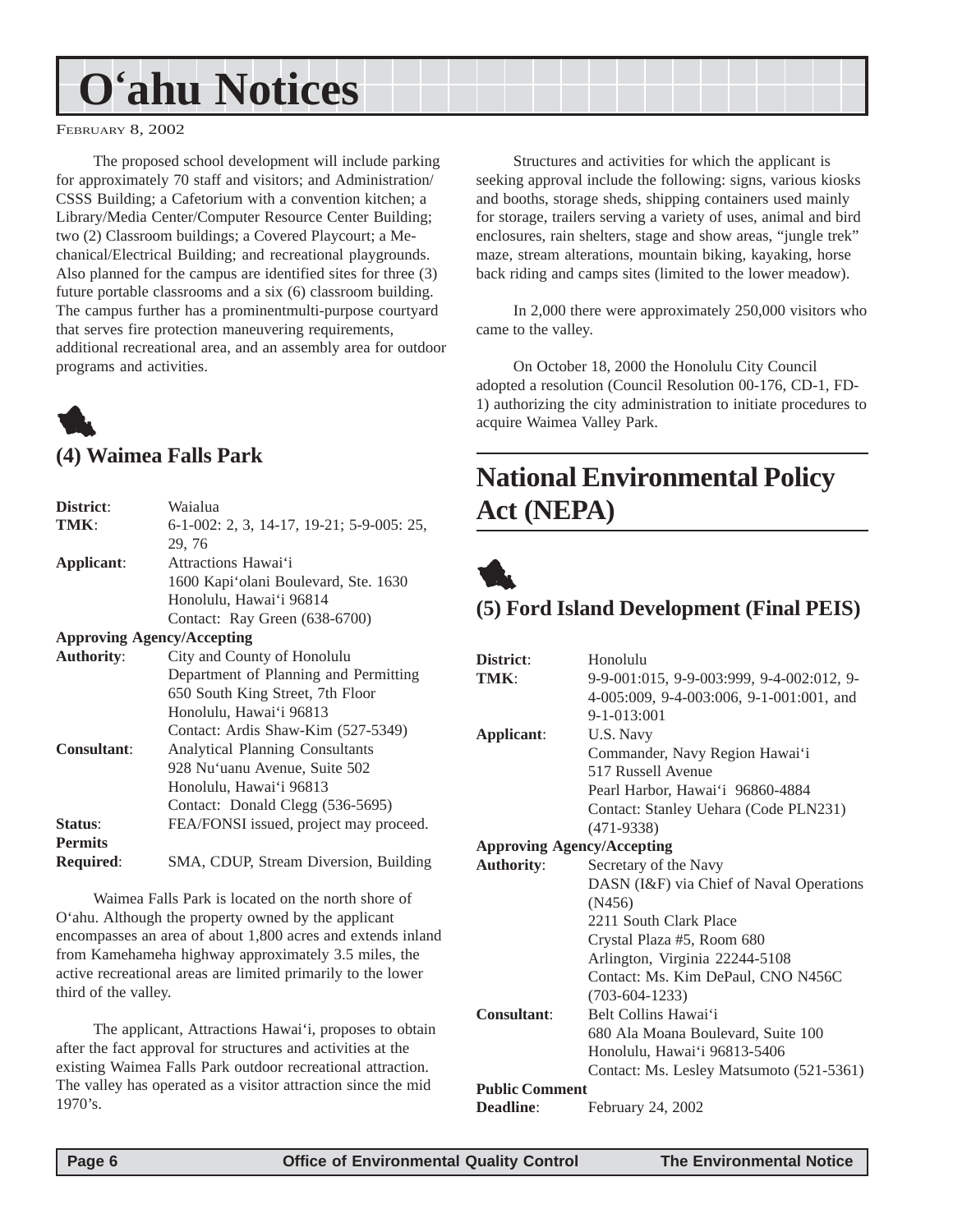<span id="page-6-0"></span>

The Department of the Navy has prepared and filed with the U.S. Environmental Protection Agency the Final Programmatic Environmental Impact Statement (PEIS) for Ford Island Development, Pearl Harbor, Hawai'i.

The proposed action is to consolidate selected operations at Pearl Harbor by locating and relocating certain activities onto Ford Island. Under consideration are new construction and, as appropriate, adaptive reuse of existing structures on Ford Island for up to 420 family housing units, up to 190,000 square feet of administrative space, a consolidated training complex, and Bachelor Enlisted Quarters for up to 1,000 personnel, as well as infrastructure improvements, including those for roads and utilities.

The Navy has selected Alternative B, medium intensity development, as the preferred alternative. With this alternative, private development of up to 75 acres would be allowed on Ford Island and may include a historic visitor attraction. Alternative B would also allow for the lease of Halawa Landing and Iroquois Point/Pu'uloa Housing, and sale of Waikele Branch, Naval Magazine Pearl Harbor and property at the former Naval Air Station Barbers Point. No decision on the proposed action will be made until the National Environmental Policy Act process has been completed.

Comments received during the Draft PEIS public comment period have been addressed and included as part of the Final PEIS. The Final PEIS has been distributed to various interested parties and local libraries, including 'Ewa Beach, Main, Pearl City, Salt Lake/Moanalua, and Waipahu branches. The Final PEIS is available for review during a 30 day period that ends on February 24, 2002. A limited number of copies of the Final PEIS are available from the contact below.

Contact for Further Information: Mr. Stanley Uehara, PLN231, Pacific Division, Naval Facilities Engineering Command, 258 Makalapa Drive, Suite 100, Pearl Harbor, Hawai'i 96860-3134, Telephone: (808) 471-9338, Fax: (808) 474-5909.



# **(6) Construct Consolidated Medical Training Facility at Hickam Air Force Base (Draft EA)**

**District**: Honolulu

**Applicant**: 15th Air Base Wing 75 H Street Hickam AFB, Hawai'i 96853-5233 Contact: Lt. Andrew Hoisington (449-1584 x 246) **Public Comment**

#### **Deadline**: March 10, 2002

The U.S. Air Force Reserve (USAFR) Headquarters is proposing to construct two new USAFR training facilities on Hickam AFB, Hawai'i for the expanding Reserve mission in Hawai'i. The anticipated start for the construction of these proposed facilities will be January 2004. Reservists would be trained in their wartime and peacetime support missions. One facility will be dedicated to USAFR medical training and the other building for composite USAFR training. There are four USAFR squadrons assigned to Hickam AFB. The construction of facilities is needed due to undersized existing facilities that cannot meet training and operational requirements.

Copies of the draft EA are available at the 'Aiea and Pearl City Libraries.

For further information, contact Lt. Hoisington at 449- 1584 x 246. Written comments must be submitted no later than March 10, 2002 to the following: Tom Heathman, 402 W Rhapsody, Suite 107, San Antonio, TX 78216.



# **(7) Aircraft Parking Pad Expansion and Facility Improvement at Hickam Air Force Base (Draft EA)**

| District:                                               | Honolulu                                        |
|---------------------------------------------------------|-------------------------------------------------|
| Applicant:                                              | 15th Air Base Wing                              |
|                                                         | 75 H Street                                     |
|                                                         | Hickam AFB, Hawai'i 96853-5233                  |
|                                                         | Contact: Lt. Hoisington $(449-1584 \times 246)$ |
| <b>Public Comment</b>                                   |                                                 |
| $\mathbf{D}_{\text{new}}$ and $\mathbf{D}_{\text{new}}$ | $M_{\text{c}}$ and $\Omega$                     |

**Deadline**: March 10, 2002

The purpose of the proposed action is to improve existing airfield support facilities and infrastructure to better meet the training requirements of 162 FW/LNG and other visiting flying units at Hickam AFB, Hawai'i. The existing infrastructure and facilities at Hickam AFB limit these units' ability to successfully accomplish their mission and are in need of improvements.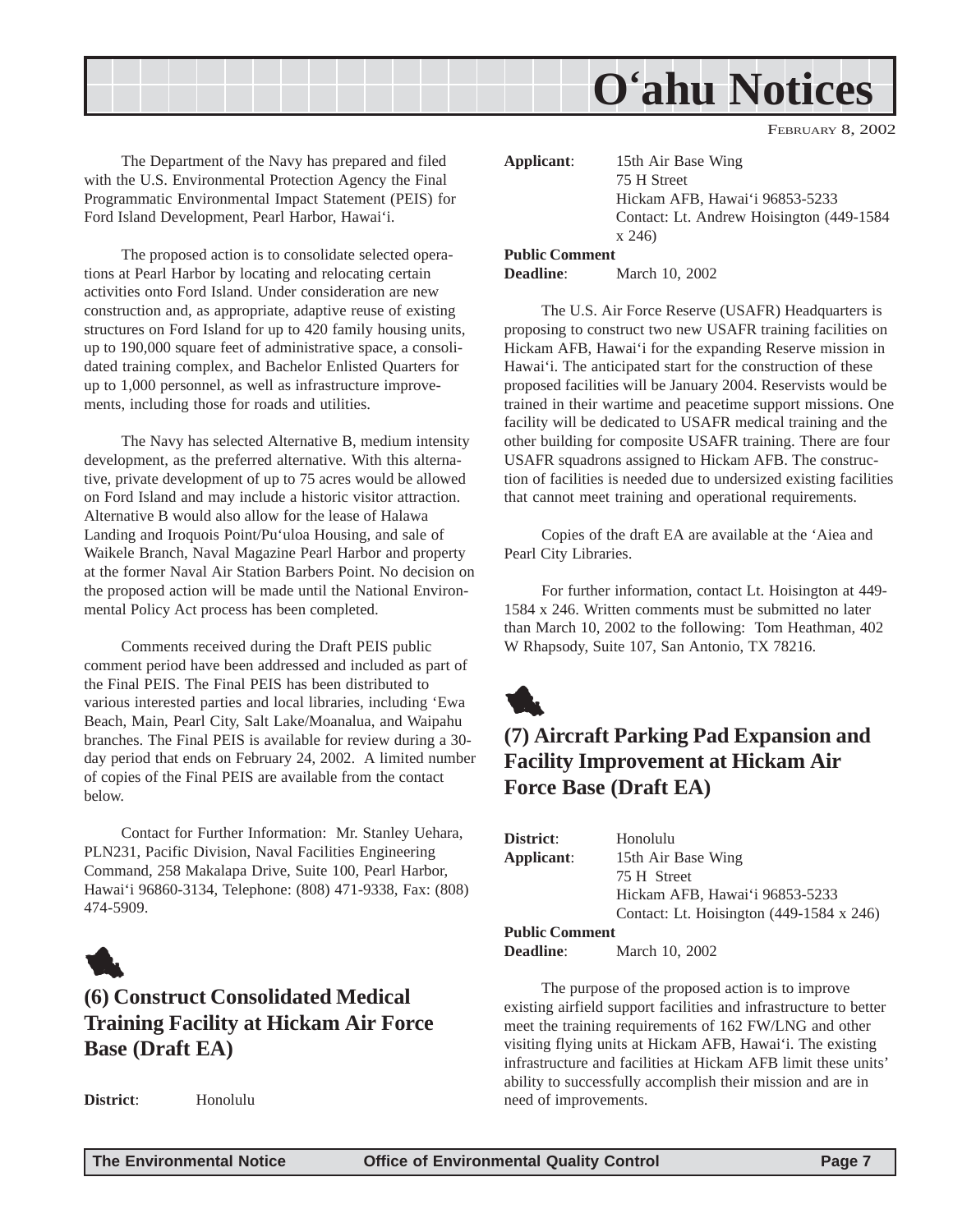<span id="page-7-0"></span>FEBRUARY 8, 2002

The proposed action includes: increasing the existing parking space on Mike Pad to accommodate additonal aircraft; constructing a break area near Building 3435 to improve unit response to airfield operations; and construct a drive entrance that connects Building 3435's parking area to Worchester Avenue.

Copies of the draft EA are available at the 'Aiea and Pearl City Libraries.

For further information, contact Lt. Hoisington at 449- 1584 x 246. Written comments must be submitted no later than March 10, 2002 to AFCEE/ECA, Attn: Capt Chris Stoppel, 3207 North Road, Brooks AFB, TX 78235.

# **Previously Published Projects Pending Public Comments**

### **Draft Environmental Assessments**

#### 1 **Hakimo Road Drainage Improvements**

**Applicant**: City and County of Honolulu Department of Design and Construction 650 South King Street, 11th Floor Honolulu, Hawai'i 96813 Contact: Dennis Toyama (523-4756) **Approving Agency/Accepting**

**Authority**: Same as above. **Public Comment Deadline**: February 22, 2002

#### 1 **Hale'iwa Regional Park Skateboard Facility**

**Applicant**: City and County of Honolulu Department of Design and Construction 650 South King Street Honolulu, Hawai'i 96813 Contact: Greg Hee (527-6977)

#### **Approving Agency/Accepting**

**Authority**: Same as above. **Public Comment Deadline**: February 22, 2002

### **1. Remington Single Family Residence**

**Applicant**: Paul and Wanda Remington 47-403 A Kapehe Street Kane'ohe, Hawai'i 96744-4845 Contact: Paul Remington (239-7310)

#### **Approving Agency/Accepting**

**Authority**: Department of Land and Natural Resources 1151 Punchbowl Street, Suite 202 Honolulu, Hawai'i 96813 Contact: Masa Alkire (587-0385) **Public Comment**

**Deadline**: February 22, 2002

## 1 **Waianae Coast Emergency Access Road**

**Applicant**: City and County of Honolulu Department of Transportation Services 711 Kapi'olani Boulevard, Suite 1200 Honolulu, Hawai'i 96813 Contact: Mike Oshiro (523-4735) **Approving Agency/Accepting**

**Authority**: Same as above.

#### **Public Comment**

**Deadline:** DTS has extended the comment deadline to February 22, 2002

### **Draft Environmental Impact Statements**

#### 1 **Waimanalo Gulch Sanitary Landfill Expansion (Revised Supplemental)**

| Applicant:        | City and County of Honolulu                     |
|-------------------|-------------------------------------------------|
|                   | Department of Environmental Services            |
|                   | 650 South King Street, 6th Floor                |
|                   | Honolulu, Hawai'i 96813                         |
|                   | Contact: Wilma Namumnart (527-5378)             |
|                   | <b>Approving Agency/Accepting</b>               |
| <b>Authority:</b> | Mayor, City and County of Honolulu              |
|                   | $520$ South $V_{\text{max}}$ Street, Boom $200$ |

#### 530 South King Street, Room 300 Honolulu, Hawai'i 96813

#### **Public Comment**

```
Deadline: DES has extended the comment deadline to
             February 18, 2002
```
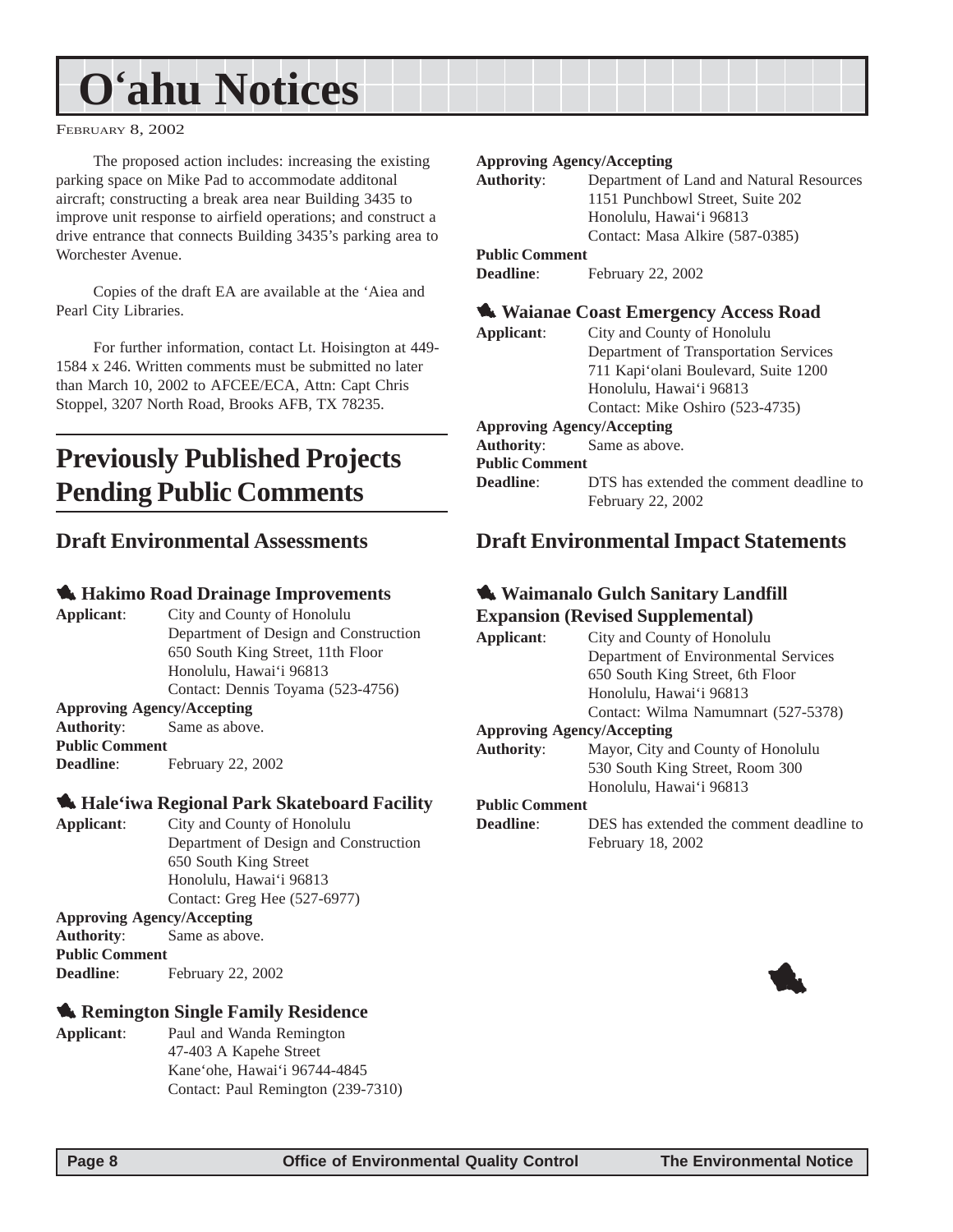# **Maui Notices**

FEBRUARY 8, 2002

# <span id="page-8-0"></span>**Draft Environmental Assessments**

# $\bullet$ **(1) A&B Properties Land Use Amendment Request**

| District:             | Wailuku                                  |
|-----------------------|------------------------------------------|
| TMK:                  | 3-8-80: 7 (por.), 8 (por.) and 39        |
| Applicant:            | A&B Properties, Inc.                     |
|                       | 33 Lono Avenue, Suite 400                |
|                       | Kahului, Hawai'i 96732                   |
|                       | Contact: Hideo Kawahara (877-5523)       |
|                       | <b>Approving Agency/Accepting</b>        |
| <b>Authority:</b>     | County of Maui                           |
|                       | Department of Planning                   |
|                       | 2200 Main Street, Suite 335              |
|                       | Wailuku, Hawai'i 96793                   |
|                       | Contact: Ann Cua (270-7735)              |
| <b>Consultant:</b>    | Munekiyo & Hiraga, Inc.                  |
|                       | 305 High Street, Suite 104               |
|                       | Wailuku, Hawai'i 96793                   |
|                       | Contact: Michael Munekiyo (244-2015)     |
| <b>Public Comment</b> |                                          |
| <b>Deadline:</b>      | March 11, 2002                           |
| Status:               | DEA First Notice pending public comment. |
|                       | Address comments to the applicant with   |

copies to the approving agency or accepting authority, the consultant and OEQC. **Permits** Community Plan Amendment, Change in **Required**: Zoning

A&B Properties, Inc. (A&B) is requesting a Community Plan Amendment and Change in Zoning for an approximately 8,071 square foot area identified as TMK (2)3-8-80:39 and portions of TMKs (2) 3-8-80:7 and 8 located in the Kahului Industrial Park Phase I-A Subdivision, along Ala Makani Street. The subject area is currently vacant and provides a sloped buffer strip between the Kahului Industrial Park and TMK (2)3-8-65:27 fronting Dairy Road. Dairy Road Shell, Super Stop II, and the Grocery Outlet are located on TMK (2)3-8-65:27.

In 1998, A&B was required to widen Dairy Road as a prior condition of development of the Maui Business Park. In order to complete the road widening improvements, A&B was also required to secure from HRT, Ltd. (owners of TMK (2)3- 8-65:27), a 4,485 square foot road widening lot along the Dairy Road frontage of HRT, Ltd.'s parcel. Prior to the creation of the 4,485 square foot road widening lot, the affected area was zoned M-2, Heavy Industrial. The balance of TMK (2)3-8-65:27 is zoned M-2, Heavy Industrial.

To facilitate the timely completion of the Dairy Road widening project, A&B and HRT, Ltd. entered into an agreement providing for a land exchange as follows:

1. A&B to consolidate and re-subdivide an approximately 8,071 square foot strip of land along the mutual property lines at TMK (2)3-8-65:27 and parcels within the Kahului Industrial Park, encompassing TMK Nos. (2)3-8- 80:7(por.), 8(por.) and 39;

2. A&B to obtain the required land use entitlements to establish M-2, Heavy Industrial zoning on the 8,071 square foot parcel, consistent with the M-2 zoning on HRT, Ltd.'s parcel 27; and

3. A&B to convey the 8,071 square foot parcel to HRT, Ltd.

**1**

**2**

**3**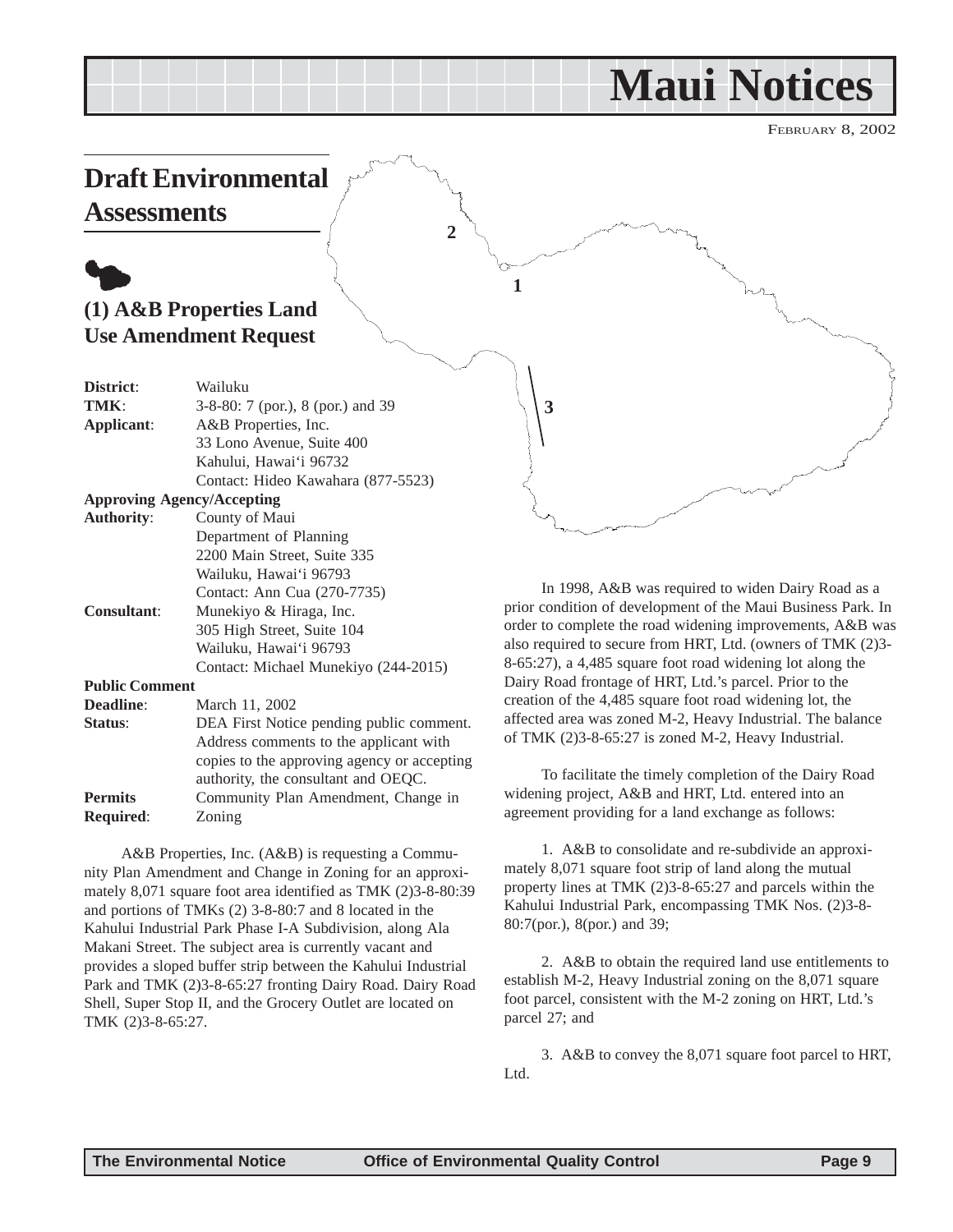# <span id="page-9-0"></span>**Maui Notices**

FEBRUARY 8, 2002

The 8,071 square foot exchange parcel has the following land use designations: Wailuku-Kahului Community Plan: Light Industrial and County Zoning: M-1, Light Industrial. Towards fulfilling the terms of the agreement, therefore, A&B will be filing the following land use applications: Community Plan Amendment: Light Industrial to Heavy Industrial and Change in Zoning: M-1, Light Industrial to M-2, Heavy Industrial.

As part of the Community Plan Amendment process, an Environmental Assessment is being prepared pursuant to Chapter 343, Hawai'i Revised Statutes.



# **(2) Kupa'a Well No. 1 and Transmission Line**

| District:             | Wailuku                                  |
|-----------------------|------------------------------------------|
| TMK:                  | 3-2-001:003 (Portion)                    |
| Applicant:            | County of Maui                           |
|                       | Department of Water Supply               |
|                       | 200 South High Street                    |
|                       | Wailuku, Hawai'i 96793                   |
|                       | Contact: Herbert Kogasaka (270-7835)     |
|                       | <b>Approving Agency/Accepting</b>        |
| <b>Authority:</b>     | Same as above.                           |
| <b>Consultant:</b>    | Chris Hart & Partners                    |
|                       | Landscape Architecture and Planning      |
|                       | 1955 Main Street, Suite 200              |
|                       | Wailuku, Hawai'i 96793                   |
|                       | Contact: Rory Frampton (242-1955)        |
| <b>Public Comment</b> |                                          |
| <b>Deadline:</b>      | March 11, 2002                           |
| Status:               | DEA First Notice pending public comment. |
|                       | Address comments to the applicant with   |
|                       | copies to the consultant and OEQC.       |
| <b>Permits</b>        |                                          |
| <b>Required:</b>      | Pump Installation, Building              |
|                       |                                          |

The County of Maui, Department of Water Supply (DWS), is proposing the development of Kupa'a Well No. 1, and an associated 16-inch transmission waterline, on the northern slopes of the West Maui Mountains, north of the village of Waihe'e and approximately one mile north of Waihe'e Stream, Waihe'e, Maui, Hawai'i. The proposed well and waterline are part of the larger North Waihe'e Water Source Project, which is intended to relieve stress on the 'Iao Aquifer by providing alternative sources of water for the Central Maui Water System.

The development of Kupa'a Well No. 1, which will be the fifth well developed within the system, will provide additional alternatives to service the region's population and economic centers.

The project site is situated approximately 1,000 feet mauka (west) of Kahekili Highway, at an approximate elevation of 640 feet above mean sea level and approximately 4,000 feet from the ocean. The nearest residence is over 1,000 feet north of the well site.

Development of the project will consist of clearing, grubbing, grading; installation of a pump and related electrical controls; 500,000 gallon reservoir; equipment building with disinfection and electrical equipment; piping, fencing, and related work. A 16-inch transmission waterline is planned to carry water from the Kupa'a 500,000 gallon reservoir to Kanoa Well No. 1 where the water will then be transported via an existing 24-inch transmission line to the Central Maui Water System. The short-term impacts associated with these activities are not anticipated to have a significant impact upon existing land uses at the site or in the region.

The project is not anticipated to have any adverse impacts upon existing environmental features such as flora and fauna, topography, soils, or air quality; archaeological or historical features; existing socio-economic conditions; or existing public services or infrastructure.

Therefore, the proposed project is not anticipated to have any significant environmental impacts, and it is anticipated that a "Finding of No Significant Impact" (FONSI) will be made by DWS.

# $\bullet$ **(3) Pi'ilani Highway Improvements (Mokulele Highway to Kilohana Drive)**

| District:         | Wailuku                           |
|-------------------|-----------------------------------|
| TMK:              | NA (Roadway Right-of-Way)         |
| Applicant:        | Department of Transportation      |
|                   | <b>Highways Division</b>          |
|                   | 650 Palapala Drive                |
|                   | Kahului, Hawai'i 96732            |
|                   | Contact: Fred Cajigal (873-3535)  |
|                   | <b>Approving Agency/Accepting</b> |
| <b>Authority:</b> | Same as above.                    |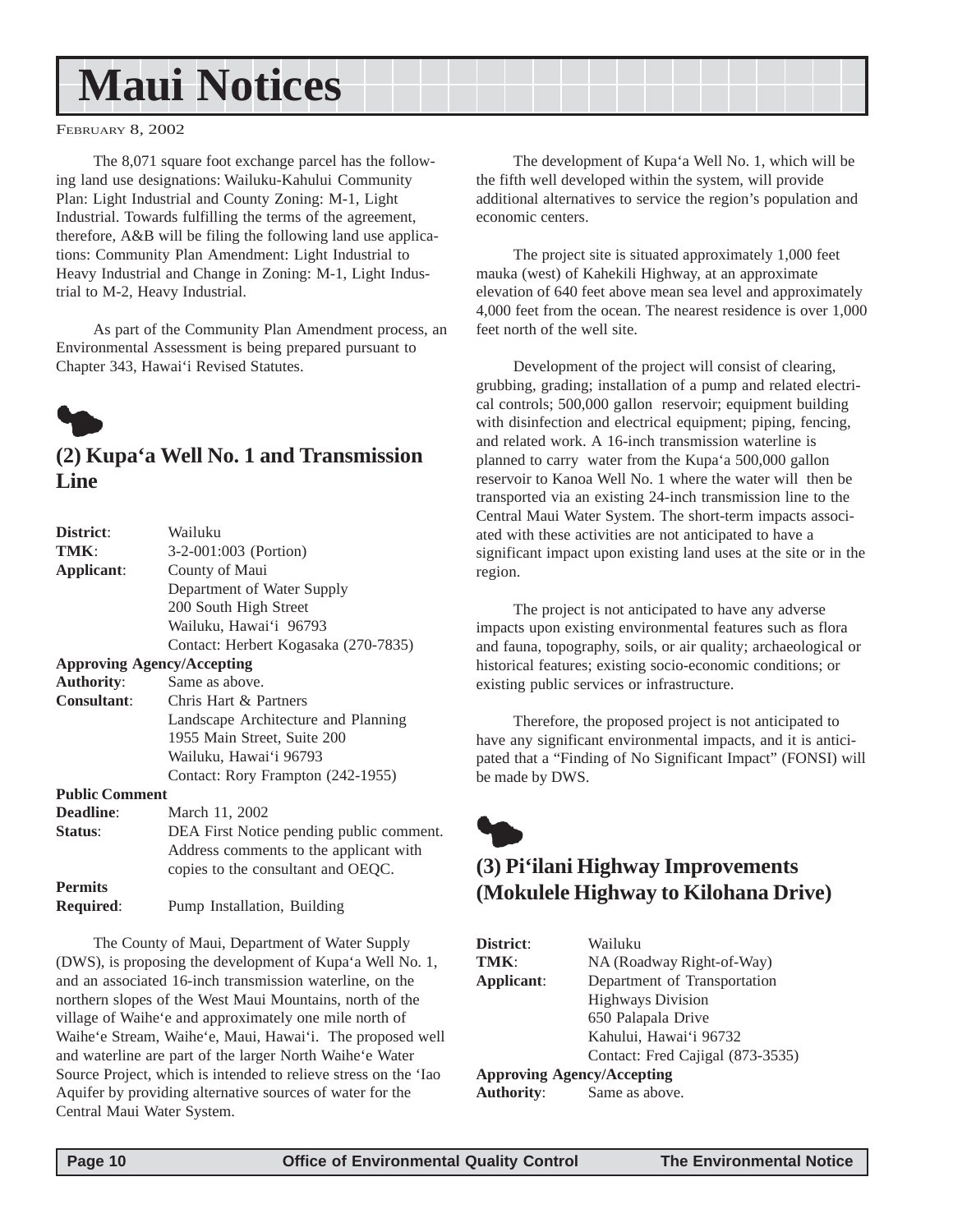<span id="page-10-0"></span>

| <b>Consultant:</b>    | Munekiyo & Hiraga, Inc.                                                                                                  |
|-----------------------|--------------------------------------------------------------------------------------------------------------------------|
|                       | 305 High Street, Suite 104                                                                                               |
|                       | Wailuku, Hawai'i 96793                                                                                                   |
|                       | Contact: Michael Munekiyo (244-2015)                                                                                     |
| <b>Public Comment</b> |                                                                                                                          |
| <b>Deadline:</b>      | March 11, 2002                                                                                                           |
| Status:               | DEA First Notice pending public comment.<br>Address comments to the applicant with<br>copies to the consultant and OEQC. |
| <b>Permits</b>        |                                                                                                                          |
| <b>Required:</b>      | NPDES, ROW                                                                                                               |

The State Department of Transportation, Highways Division (DOT), proposes the design and implementation of restriping and related improvements to approximately 5.8 miles of the Pi'ilani Highway from the intersection at Mokulele Highway to the intersection at Kilohana Drive in the Kihei District of the island of Maui, Hawai'i. The proposed improvements will utilize the existing highway right-of-way to provide two (2) additional travel lanes, one (1) in each direction.

The proposed project is intended to address existing traffic capacity constraints, as well as provide interim relief for projected increases in volume along the project corridor.

The major work elements of the proposed project are as follows: (1) restripe and convert the existing 10 ft. wide paved shoulders on each edge of road to an additional traffic lane; (2) pave into existing gutters to provide minimum 6 ft. wide paved shoulders (at bridges, 2 ft. wide shoulders to be provided); (3) construct an operational and functional drainage system as appropriate; (4) modify intersections in order to permit shoulder lane passage through intersections; (5) relocate existing traffic signals at all applicable intersections as necessary to permit shoulder lane passage through the intersections; (6) replace traffic signal mast arms and add signal heads, as necessary; (7) restripe intersections and crosswalks; and (8) add, change and/or relocate regulatory traffic signs.

The proposed project will involve the use of State and County funds. It is estimated that the proposed project will cost \$4.75 million to complete.

Construction of the project will commence upon the receipt of applicable regulatory permits, approvals, and contractor selection. Project construction is estimated to last about eleven months.

# **Previously Published Projects Pending Public Comments**

### **Draft Environmental Assessments**

#### 3 **Waiehu Kou Phase 3**

| Applicant:                        | Department of Hawaiian Home Lands     |
|-----------------------------------|---------------------------------------|
|                                   | P.O. Box 1879                         |
|                                   | Honolulu, Hawai'i 96805               |
|                                   | Contact: Stewart Matsunaga (587-6454) |
| <b>Approving Agency/Accepting</b> |                                       |
| <b>Authority:</b> Same as above.  |                                       |
| <b>Public Comment</b>             |                                       |
| <b>Deadline:</b>                  | February 22, 2002                     |

### **Draft Environmental Impact Statements**

#### 3 **Kapalua Mauka Resort Expansion**

| Maui Land and Pineapple Company, Inc.                |
|------------------------------------------------------|
| P.O. Box 187                                         |
| Kahului, Hawai'i 96732                               |
| Contact: Robert M. McNatt (877-3351)                 |
| <b>Approving Agency/Accepting</b>                    |
| <b>Authority:</b> County of Maui Planning Department |
|                                                      |

250 South High Street Wailuku, Hawai'i 96793 Contact: Ann Cua (270-7735)

#### **Public Comment**

**Deadline**: February 22, 2002

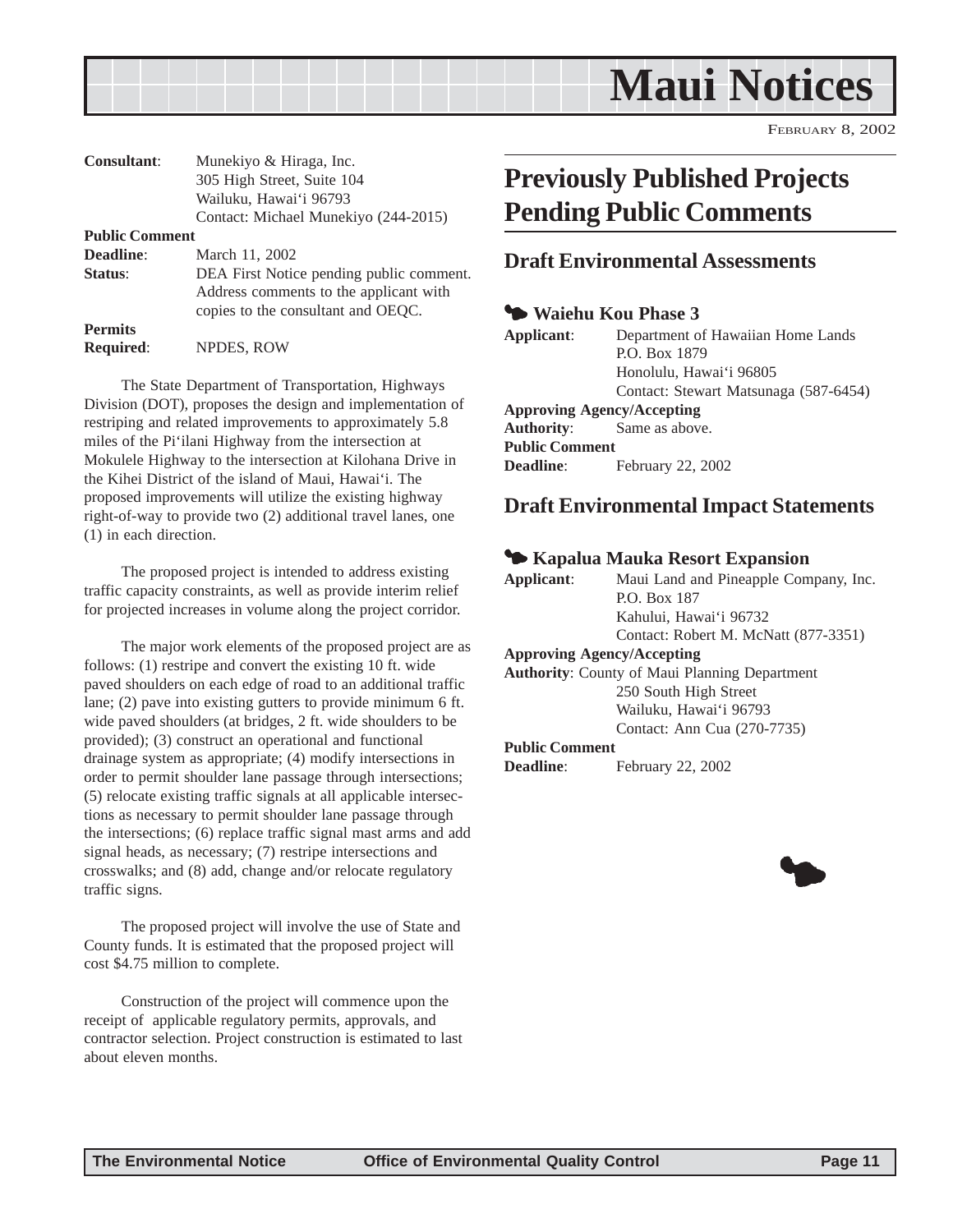# <span id="page-11-0"></span>**Hawai'i Notices**

FEBRUARY 8, 2002

# **Draft Environmental**

# **Assessments**

# $\blacktriangleright$ **(1) Volcano School of Arts and Sciences, A Community Public Charter School**

| District:                         | Puna                                     |
|-----------------------------------|------------------------------------------|
| TMK:                              | 9-9-001:012, 016, 032, 033               |
| Applicant:                        | Volcano School of Arts and Sciences-PCS/ |
|                                   | Dept. of Education                       |
|                                   | P.O. Box 845                             |
|                                   | Volcano, Hawai'i 96785                   |
|                                   | Contact: Lora Gale (985-9126)            |
| <b>Approving Agency/Accepting</b> |                                          |
| <b>Authority:</b>                 | Department of Land and Natural Resources |
|                                   | 1151 Punchbowl Street                    |
|                                   | Honolulu, Hawai'i 96813                  |
|                                   | Contact: Traver Carroll (587-0439)       |
| <b>Public Comment</b>             |                                          |

**Deadline**: March 11, 2002 **Status:** DEA First Notice pending public comment. Address comments to the applicant with copies to the approving agency or accepting authority and OEQC. **Permits**

**Required**: CDUP, Building

The Department of Education-Volcano School of Arts & Sciences, A Community Public Charter School, proposes to use approximately four acres for a charter school (K-8) in the ahupua'a of Keauhou, adjacent to the village of Volcano. The current site contains modified quonset huts with lanais, cement walkways, graveled surfaces currently used for a driveway and parking and non-native grass lawns. These buildings and the site will be used as study areas to eventually accommodate up to 130 students. Modifications to the site will include: fenced areas for child safety, addition of a water tank (if required for Dept. of Health ), use of two portable tent structures for study laboratories, use of gravel to create defined new parking areas, chip seal of parking area if required for ADA access, vegetative and rock berms for child safety, locking gates and ADA walkways. Noxious alien plants will be removed.

The proposed project will occur in a previously disturbed area dominated by non-native species. New parking will require clearing of non-native vegetation composed primarily of ginger, bamboo and tibuchina and small amounts of 'uluhe. As a mitigation measure for removal of alien species, revegetation with native species will be conducted by teachers and students in consultation with local botanists. The school will not restrict any traditional or cultural practices. Cultural use of the site will increase through educational programs. The school will benefit the local community by reducing the need to drive to Mountain View or Keaau schools and will help to conserve natural resources and foster environmental education in the school community.

**2**

**1**

# **Final Environmental Assessments/Findings of No Significant Impacts (FONSI)**



# **(2) Green and Russo Forest Stewardship Project**

**District**: Hamakua **TMK**: 3-5-01: 69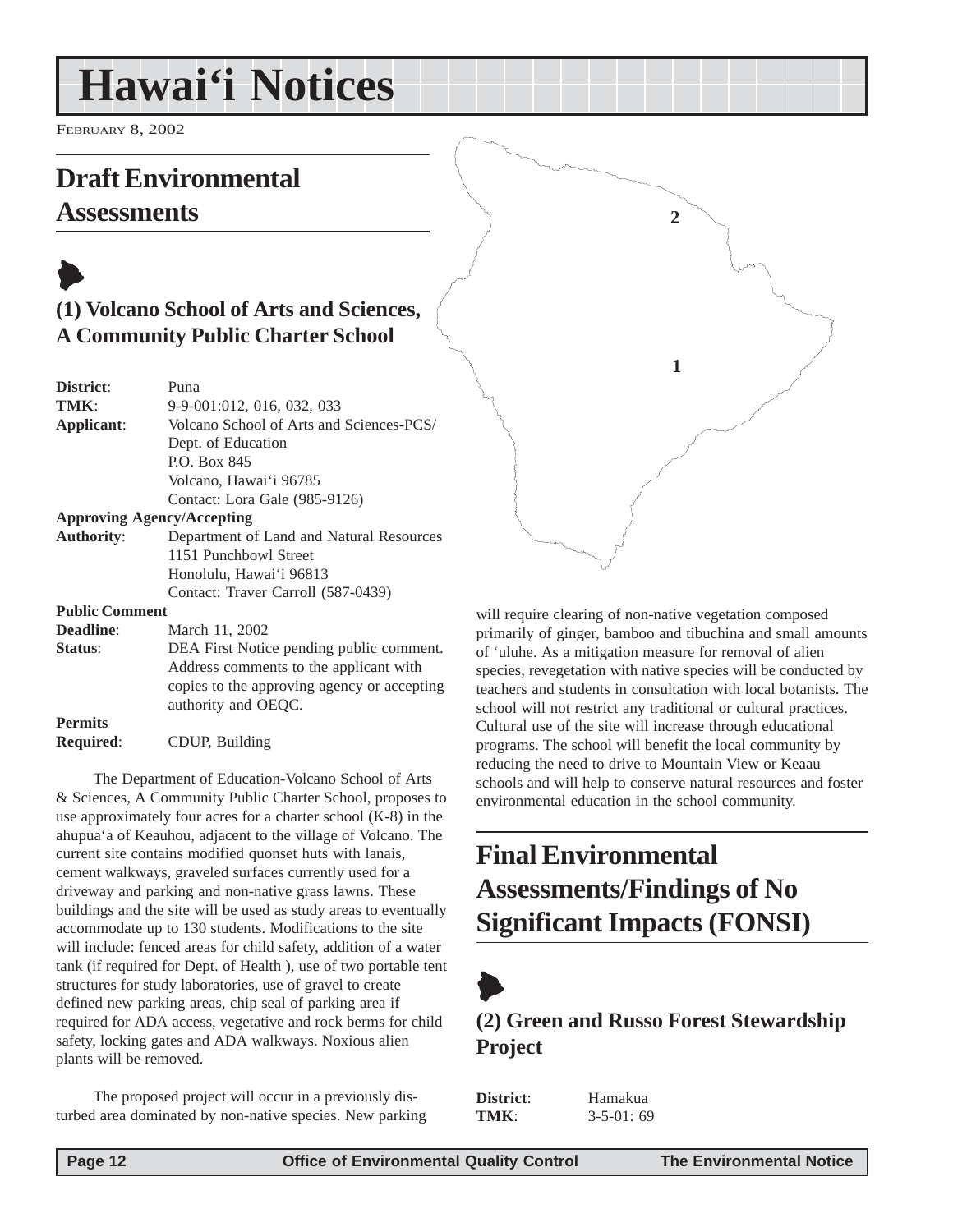<span id="page-12-0"></span>

| Applicant:                        | Bari Green and Lou Russo                 |
|-----------------------------------|------------------------------------------|
|                                   | $P0$ . Box 32.                           |
|                                   | Papa'aloa, Hawai'i 96780                 |
|                                   | Contact: Louis Russo (962-6525)          |
| <b>Approving Agency/Accepting</b> |                                          |
| <b>Authority:</b>                 | Department of Land and Natural Resources |
|                                   | Division of Forestry and Wildlife        |
|                                   | 1151 Punchbowl Street, Room 325          |
|                                   | Honolulu, Hawai'i 96813                  |
|                                   | Contact: Karl Dalla Rosa (587-4174)      |
| Status:                           | FEA/FONSI issued, project may proceed.   |
| <b>Permits</b>                    |                                          |
| Required:                         | None                                     |

The landowners propose to establish stands of noninvasive high value hardwood forest species for sustainable timber production on their 16.5 acre property in Papa'aloa, on the Hamakua Coast of the Big Island. Approximately 6,360 young tree seedlings will be planted on the project site that is now an abandoned cane field/pasture covered with exotic grasses, remnant sugar cane and a variety of invasive weed species. The site will be prepared for planting by ripping rows along contours to create mini terraces that will

prevent soil erosion. Weeds will be controlled with mulches, periodic mowing and the establishment of a leguminous ground cover. No herbicides will be used. Tree species to be planted include *Tectora grandis* (teak), *Swietenia macrophylla* (big-leaf Honduras mahogany), *Senna siamea* (pheasantwood), *Pterocarpus indicus* (narra), *Khaya senegalensis* (Senegal mahogany), *Eucalyptus microcorys* (tallow wood), and *Eucalyptus deglupta* (rainbow bark).

Intended positive impacts include: wildlife habitat enhancement for birds, insects and other native and nonnative fauna due to increased vertical spatial complexity; noxious weed suppression due to shading from closed forest canopy and groundcover establishment; soil stabilization from increased root mass; enhanced site aesthetics due to diverse forest replacing degraded cane field/pasture; and forestry related economic diversification.

Eventual harvesting will be limited to one acre block increments and carried out in consultation with the DLNR Division of Forestry and Wildlife according to currently approved Best Management Practices.





# **Draft Environmental Assessments**

**(1) Kaho'olawe Rainwater Catchment and**

**Applicant**: Kaho'olawe Island Reserve Commission 811 Kolu Street, Suite 201 Wailuku, Hawai'i 96793

**Consultant**: Marc M. Siah & Associates, Inc.

Contact: Deepak Neupane (243-5025)

810 Richards Street, Suite 888 Honolulu, Hawai'i 96813

Contact: Kelly Chuck (538-7180)

**Status:** DEA First Notice pending public comment. Address comments to the applicant with copies to the consultant and OEQC.

The Kaho'olawe Island Reserve Commission (KIRC) proposes to locate a rainwater catchment and water storage facility on the eastern half of the Island of Kaho'olawe. The entire system will span approximately 3 acres of land surrounding the crater at Luamakika. The purpose of the catchment and storage reservoirs are to provide an irrigation water source allowing for revegetation of the large barren area surrounding Luamakika in order to combat the severe problem of soil erosion that currently exists. The main components of the proposed project consist of a catchment apron, a reservoir storage system, transmission pipes, a pump house, and an access road. No significant adverse impacts are expected from the installation of the water system at Luamakika crater. Special care was given during the design process of the proposed water system toward ensuring that the structures to be installed will have a minimal impact on the surrounding archaeological and cultural sites in the area. The project is scheduled to begin in April, 2002 and is expected to last approximately 6 months. The estimated cost of the project is \$ 1,590,000.  $\bullet$ 

**Deadline**: March 11, 2002

**Water Storage Facility**

**District**: Kaho'olawe

**Approving Agency/Accepting Authority**: Same as above.

**Public Comment**

 $\blacktriangle$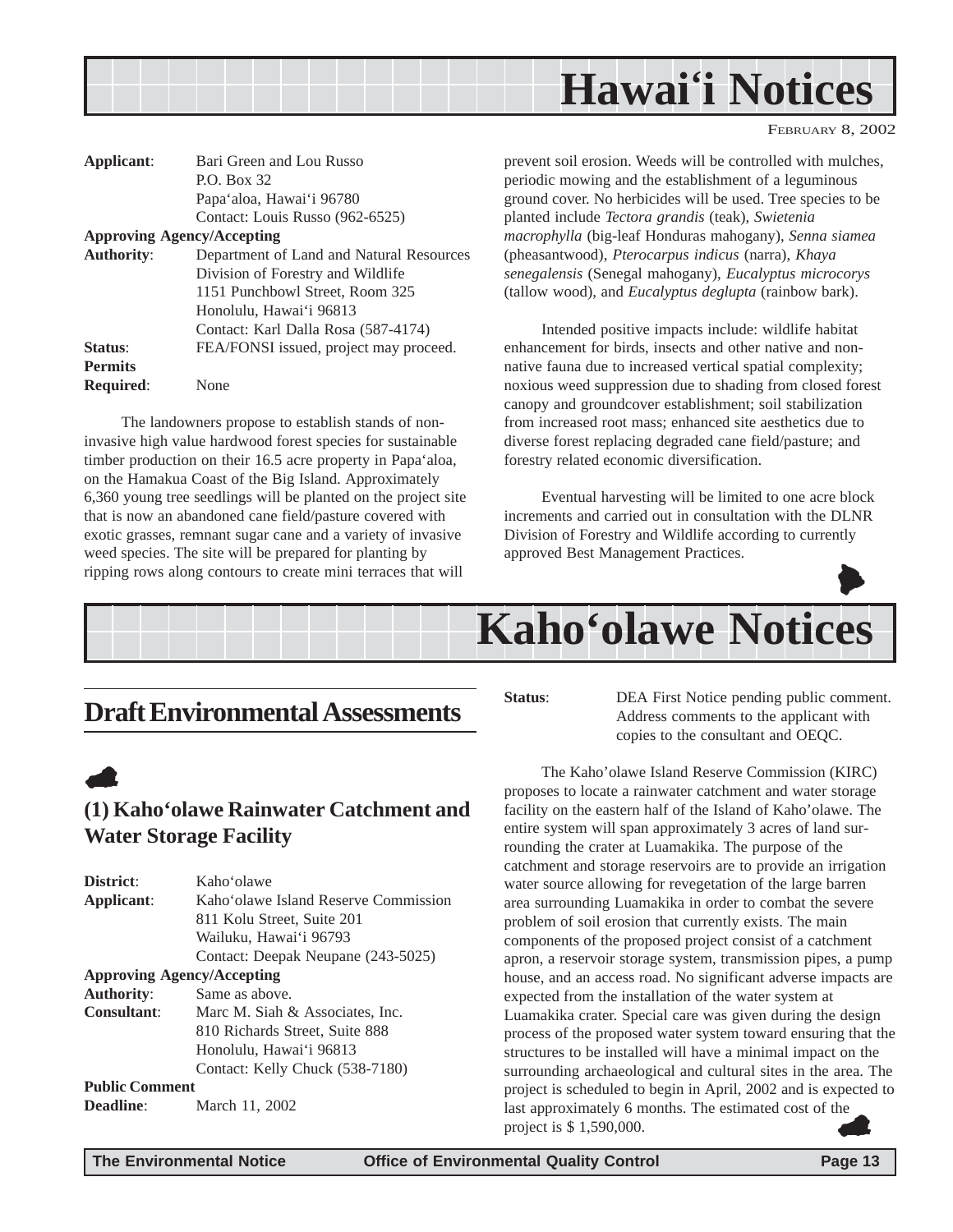# <span id="page-13-0"></span>**Kaua'i Notices**

FEBRUARY 8, 2002

# **Final Environmental Assessments/Findings of No Significant Impacts (FONSI)**

# $\bullet$

# **(1) Hanapepe Pipeline Replacement and Well Site No. 3 Repairs**

| District:          | Waimea                                 |
|--------------------|----------------------------------------|
| TMK:               | 1-8-04:3 and 1-8-05:7, 8, 19 & 24      |
| Applicant:         | County of Kaua'i                       |
|                    | Department of Water                    |
|                    | 4398 Pua Loke Street                   |
|                    | Lihu'e, Hawai'i 96766                  |
|                    | Contact: William Eddy (245-5436)       |
|                    | <b>Approving Agency/Accepting</b>      |
| <b>Authority:</b>  | Same as above.                         |
| <b>Consultant:</b> | Belt Collins Hawai'i                   |
|                    | 680 Ala Moana Boulevard, First Floor   |
|                    | Honolulu, Hawai'i 96813                |
|                    | Contact: Glen Koyama (521-5361)        |
| Status:            | FEA/FONSI issued, project may proceed. |
| <b>Permits</b>     | CDUP, building, grading, flood zone    |
| <b>Required:</b>   | regulation compliance                  |

The County of Kaua'i, Department of Water (DOW) is proposing to repair and upgrade its existing water infrastructure in Hanapepe Valley, Kaua'i. The site is located approximately 2.5 miles from the shoreline at approximately the 70 foot elevation of the valley adjacent to the Hanapepe River.

The DOW is proposing to replace an approximately 240-foot-long section of a 12-inch deteriorating pipeline and construct an accompanying 10-foot-wide concrete pavement cover to protect the pipeline replacement. The concrete cover will also serve as a paved access road to replace an existing dirt road.

On the opposite or eastern side of the river, approximately 50 feet of the existing dirt road will be stabilized with a 10-foot-wide concrete pavement. Vehicles currently cross Hanapepe River at this location over an existing concrete ford.

The DOW is also proposing to repair a failed slope embankment at an existing well and pump site located approximately 800 feet upriver of the pipeline replacement site. Plans call for repairing the failed embankment with the installation of a buried retaining wall. A damaged chain-link fence located atop the failed embankment will be replaced with a new chain-link fence. The buried retaining wall will include a 4" diameter perforated drain pipe which will connect to a weep hole drain line.

**1**

Construction of the proposed improvements is expected to begin in the second quarter of 2002 after all government permits and approvals are secured. Completion is expected to occur approximately nine months after construction begins. The cost of construction is projected to be approximately \$1.2 million and will be financed by the DOW; no federal, State or private monies are involved.

 $\bullet$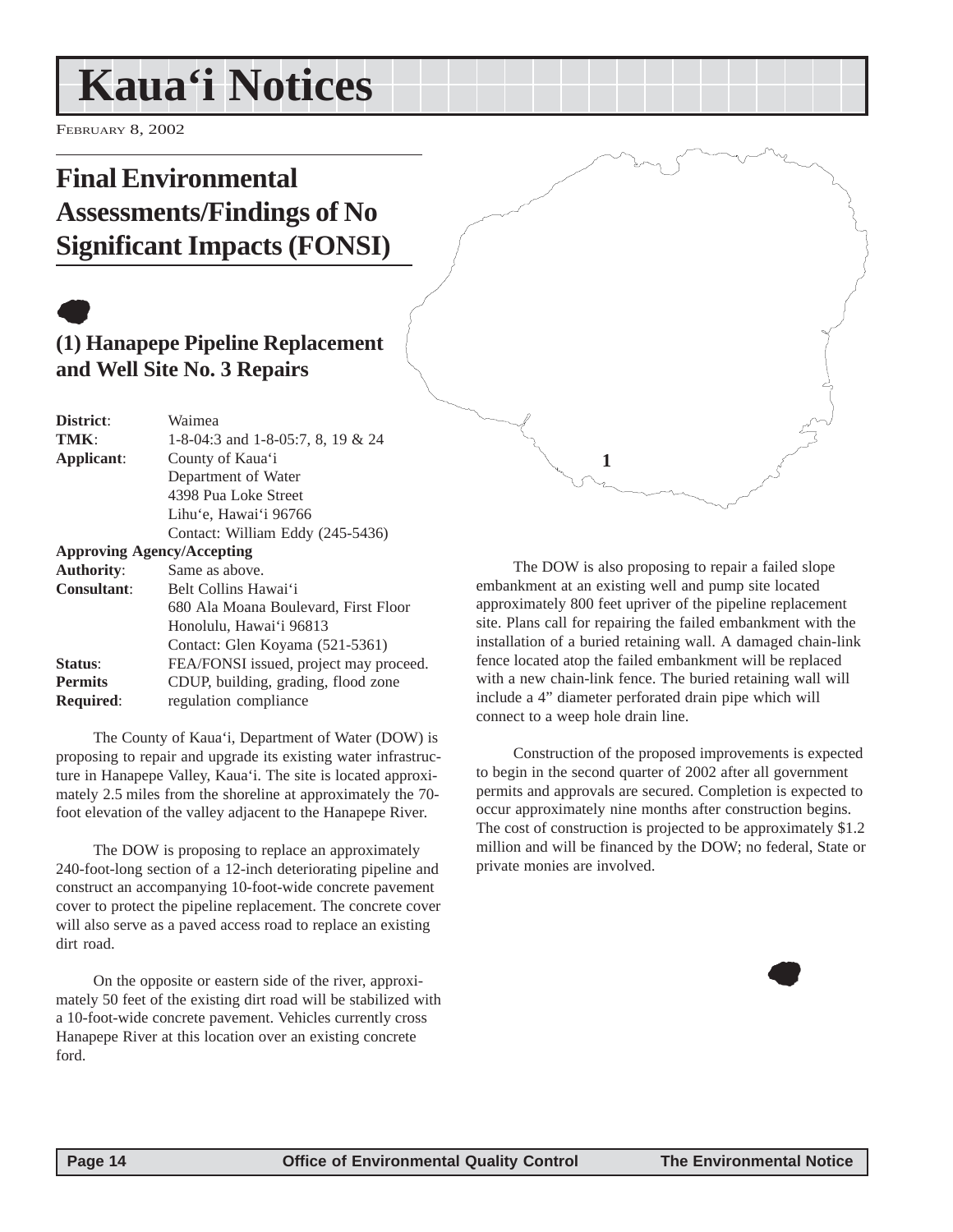# <span id="page-14-0"></span>**Shoreline Notices**

FEBRUARY 8, 2002

## **Shoreline Certification Applications**

Pursuant to § 13 -222-12, HAR the following shoreline certification applications are available for inspection at the DLNR District Land Offices on Kaua'i, Hawai'i and Maui and at Room 220, 1151 Punchbowl St., Honolulu, O'ahu (Tel: 587-0414). All comments shall be submitted in writing to the State Land Surveyor, 1151 Punchbowl Street, Room 210, Honolulu, Hawai'i 96813 and postmarked no later than fifteen (15) calendar days from the date of the public notice of the application.

| Case No. | Date Rec'd | Location                                                                                                                                                                                                               | Applicant                                                                | Tax Map Key                                      |
|----------|------------|------------------------------------------------------------------------------------------------------------------------------------------------------------------------------------------------------------------------|--------------------------------------------------------------------------|--------------------------------------------------|
| OA-791-2 | 1/16/02    | Waiau Power Plant at Waiau and Waimano, Ewa,<br>Island of Oahu, Hawaii<br>Address: Waiau Power Plant<br>Purpose: Permit to repair facilities                                                                           | ControlPoint<br>Surveying, Inc., for<br>Hawaii Electric<br>Company, Inc. | 9-7-18: 002,<br>9-8-03:001<br>and 9-8-04:<br>002 |
| OA-459-2 | 1/17/02    | Lot 283 of Land Court Application 1052, as shown on<br>Map 7, land situated at Makaha, Waianae, Island of<br>Oahu, Hawaii<br>Address: 84-319 Makau Street<br>Purpose: Building Permit                                  | Wesley T. Tengan, for<br>Kazuki and Tokiko<br>Tsutsumi                   | $8-4-09:08$                                      |
| OA-860   | 1/23/02    | Lot 31, Land Court Application 614 and Portion of<br>Reclaimed (Filled) Land of Kaneohe Bay, land situated<br>at Malae, Koolaupoko, Island of Oahu, Hawaii<br>Address: 44-001 Aina Moi Place<br>Purpose: Consolidation | Walter P. Thompson,<br>for David and Karen<br>Stoutemyer                 | $4 - 4 - 21$ : 36                                |
| OA-861   | 1/24/01    | Lot 46 Land Court Application 23, land situated at<br>Kaipapau, Koolauloa, Island of Oahu, Hawaii<br>Address: 54-001 Pipilani Place<br>Purpose: Sale of the property                                                   | Walter P. Thompson,<br>Inc., for David Itano                             | $5 - 4 - 11$ : 13                                |
| KA-134-2 | 1/24/02    | Lot 5, Nani O Kalihikai, being a portion of Land<br>Commission Award 7585, Apana 1 to Kalihikai, land<br>situated at Kalihikai, Hanalei, Island of Kauai, Hawaii<br>Address: Vacant<br>Purpose: Building Permit        | Esaki Surveying and<br>Mapping, Inc., for<br>Jurika 1989 Family<br>Trust | $5-3-04:36$                                      |
| OA-664-2 | 1/24/02    | Lot 26 and portion lot 26-A, being a portion of Kahala<br>Subdivision, land situated at Kahala, Honolulu, Island<br>of Oahu. Hawaii<br>Address: 4415 Kahala Avenue<br>Purpose: Building Permit                         | Walter P. Thompson,<br>Inc., for Morita<br>Company                       | $3 - 5 - 03$ : 10                                |

# **Shoreline Certifications and Rejections**

Pursuant to §13-222-26, HAR the following shorelines have been certified or rejected by the DLNR. A person may appeal a certification or rejection to the BLNR, 1151 Punchbowl Street, Room 220, Honolulu, Hawai'i 96813, by requesting in writing a contested case hearing no later than twenty (20) calendar days from the date of public notice of certification or rejection.

| Case<br>No. | Date                 | Location                                                                                                                                                                                 | Applicant                                                                        | TMK               |
|-------------|----------------------|------------------------------------------------------------------------------------------------------------------------------------------------------------------------------------------|----------------------------------------------------------------------------------|-------------------|
| OA-845      | 1/24/02<br>Certified | Portion of Land Court Application 1095, Map 68, land situated at<br>Kahuku, Koolauloa, Island of Oahu, Hawaii<br>Address: 57-091 Kamehameha Highway<br>Purpose: Improvements             | <b>Engineers Surveyors</b><br>Hawaii, Inc., for Kuilima<br><b>Resort Company</b> | $5 - 7 - 01 : 13$ |
| OA-857      | 1/24/02<br>Certified | Lot 1-A-31 as shown on map 40 of Land Court Application 1089,<br>land situated at Kamananui, Waialua, Island of Oahu, Hawaii<br>Address: 67-239 Kahaone Loop<br>Purpose: Building Permit | James F. Alimboyoguen,<br>for Helene Mirikitani                                  | $6 - 7 - 15$ : 49 |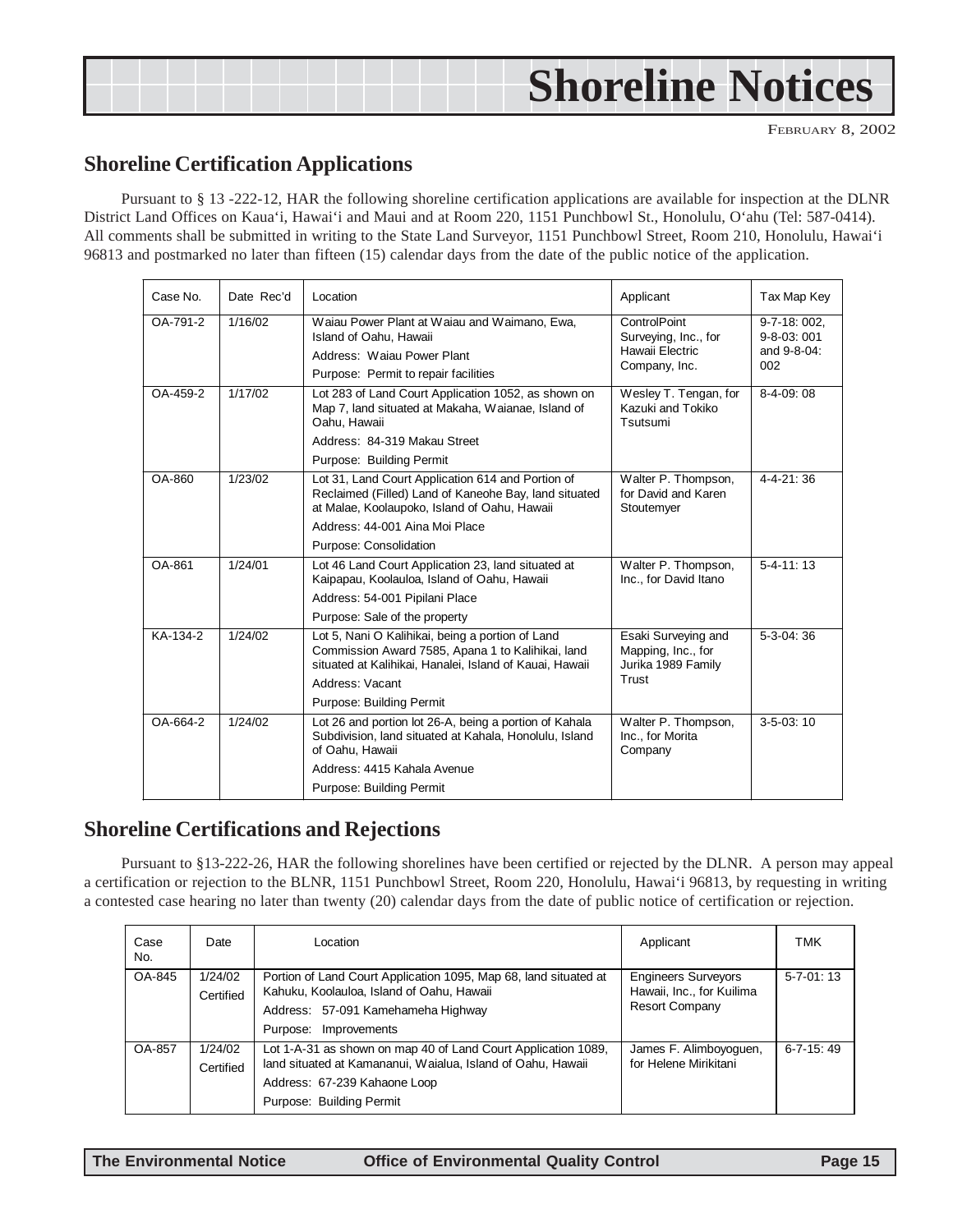# **Pollution Control Permits**

#### FEBRUARY 8, 2002

### **Department of Health Permits**

The following is a list of some pollution control permits currently being reviewed by the State Department of Health. For more information about any of the listed permits, please contact the appropriate branch or office of the Environmental Management Division at 919 Ala Moana Boulevard, Honolulu.

#### **Clean Air Branch**

| <b>Branch</b><br>Permit Type                                                | Applicant & Permit<br>Number                                                                            | Project Location                                                                                                                  | Pertinent<br>Date     | Proposed Use                                                                                   |
|-----------------------------------------------------------------------------|---------------------------------------------------------------------------------------------------------|-----------------------------------------------------------------------------------------------------------------------------------|-----------------------|------------------------------------------------------------------------------------------------|
| Clean Air Branch.<br>586-4200.<br>Covered Source<br>Permit                  | City and County of<br>Honolulu<br>CSP 0216-04-C<br>(Amendment)                                          | 1350 Sand Island Parkway,<br>Honolulu, Oahu                                                                                       | ls sued:<br>1/11/02   | Sand Island W astewater<br><b>Treatment Plant</b>                                              |
| Clean Air Branch.<br>586-4200.<br>Noncovered Source<br>Permit               | Kauai Coffee Company<br>NSP 0044-02-N<br>(Renewal)                                                      | Numila Coffee Plant, Eleele,<br>Kauai                                                                                             | Issued:<br>1/14/02    | (24 ea) Coffee Dryers                                                                          |
| Clean Air Branch.<br>586-4200,<br>Temporary Covered<br>Source Permit        | 25 <sup>th</sup> Infantry Division<br>(Light) and U.S. Army,<br>Hawaii<br>CSP 0266-02-CT<br>(Amendment) | Various Locations, State of<br>Hawaii                                                                                             | ls sued:<br>1/15/02   | 600 TPH Portable Stone<br>Crushing, Screening,<br>Washing Plant                                |
| Clean Air Branch,<br>586-4200,<br>Covered Source<br>Permit                  | Hawaiian Bitumuls<br>Paving & Precast, Inc.<br>CSP 0037-01-C<br>(Amendment)                             | Kapaa Quarry, Kailua, Oahu                                                                                                        | Issued:<br>1/15/02    | 300 TPH Hot Drum Mix<br><b>Asphalt Plant</b>                                                   |
| Clean Air Branch.<br>586-4200.<br><b>Temporary Covered</b><br>Source Permit | Kiewit Pacific Company<br>CSP 0500-01-CT                                                                | Various Temporary Sites, State<br>of Hawaii<br>Initial Location:<br>Allied Quarry Road (Kiewit Base<br>Yard), Kailua-Kona, Hawaii | Issued:<br>1/16/02    | 357 TPH Portable Stone<br>Processing Plant with<br>One (1) 1,100 kW Diesel<br>Engine Generator |
| Clean Air Branch,<br>586-4200.<br>Noncovered Source<br>Permit               | Kauai Humane Society<br>NSP 0347-01-N<br>(Renewal)                                                      | 3-825 Kaumualii Highway, Lihue,<br>Kauai                                                                                          | $l$ ssued:<br>1/22/02 | 150 lb/hr Pathological<br>Incinerator                                                          |
| Clean Air Branch.<br>586-4200, Covered<br>Source Permit                     | Chevron Products<br>Company<br>CSP 0088-01-C<br>(Amendment)                                             | 91-480 Malakole Street, Kapolei,<br>Oahu                                                                                          | $l$ ssued:<br>1/22/02 | Fluid Catalytic Cracking Unit<br>(FCCU) - Electrostatic<br>Precipitator (ESP)                  |
| Clean Air Branch.<br>586-4200, Covered<br>Source Permit                     | Tesoro Hawaii Corp.<br>CSP 0089-01-C<br>(A m end member)                                                | 140-A Hobron Avenue, Kahului,<br>Maui                                                                                             | Issued:<br>1/28/02    | Maui Terminal                                                                                  |

#### **Safe Drinking Water Branch**

| Branch &<br>Permit Type                                      | Applicant & Permit Number                                                        | <b>Project Location</b>                                                                             | Pertinent<br>Dates | Proposed Use                                                                                         |
|--------------------------------------------------------------|----------------------------------------------------------------------------------|-----------------------------------------------------------------------------------------------------|--------------------|------------------------------------------------------------------------------------------------------|
| Safe Drinking Water<br>Branch, 586-4258<br><b>UIC Permit</b> | Div. of Boating & Ocean Rec.<br>Dept. of Land & Nat. Res.<br>SOH: UH-2159        | Keauhou Bay Boat Ramp<br>78-7150 Kaleopapa Road<br>Kailua-Kona                                      | n/a                | Registration of one injection well for<br>area's surface drainage.                                   |
| Safe Drinking Water<br>Branch, 586-4258<br>UIC Permit        | Budget Rent A Car Systems, Inc.<br>UH-2161                                       | Budget Rent A Car Systems, Inc.<br>Keahole Airport                                                  | n/a                | Registration of up to 3 injection<br>wells for surface drainage and car<br>wash wastewater disposal. |
| Safe Drinking Water<br>Branch, 586-4258<br>UIC Permit        | University of Hawaii, Hilo<br>UH-2162                                            | Pave Gravel Parking & Related<br>Improvements, University of Hawaii at<br>Hilo Campus, South Hilo   | tba                | Construction of 7 injection wells for<br>surface drainage.                                           |
| Safe Drinking Water<br>Branch, 586-4258<br><b>UIC Permit</b> | Stanford Carr Development, LLC<br>UH-2163                                        | Kahakai Residential Development<br>TMK 7-05-20:1; between Alii Dr. &<br>Kuakini Hwy, Kailua-Kona    | n/a                | Construction of 40 injection wells<br>for surface drainage.                                          |
| Safe Drinking Water<br>Branch, 586-4258<br>UIC Permit        | UH College of Trop. Ag. & Human<br>Serv. Coop Extension<br>Service, Maui UM-2164 | Kula Experiment Station<br>424 Mauna Place, Kula, Makawao                                           | n/a                | Registration of one injection well for<br>sewage and research lab wastes<br>disposal.                |
| Safe Drinking Water<br>Branch, 586-4258<br><b>UIC Permit</b> | Association of Apartment Owners<br>UM-1235                                       | Maalaea Yacht Marina<br>30 Hauoli Street, Wailuku                                                   | n/a                | Permit renewal of 2 injection wells<br>for sewage disposal.                                          |
| Safe Drinking Water<br>Branch, 586-4258<br><b>UIC Permit</b> | Pac. Div. Naval Fac. Engineering<br>Command, U.S. Dept. of the Navy<br>UO-2160   | Southern Trap & Skeet Range at<br>former NAS, Barbers Point<br>Tripoli Rd. & Essex Rd. Intersection | n/a                | Abandonment of one unregistered<br>injection well for surface drainage.                              |
| Safe Drinking Water<br>Branch, 586-4258<br><b>UIC Permit</b> | South Shore Community Services,<br>LLC, UK-1693                                  | Kukujula Wastewater Treatment Plant:<br>TMK 4-2-6-03:1, 4-2-6-04:38<br>Kukuiula, Koloa              | n/a                | Change-of-Operator for 2 standby<br>injection wells for sewage disposal.                             |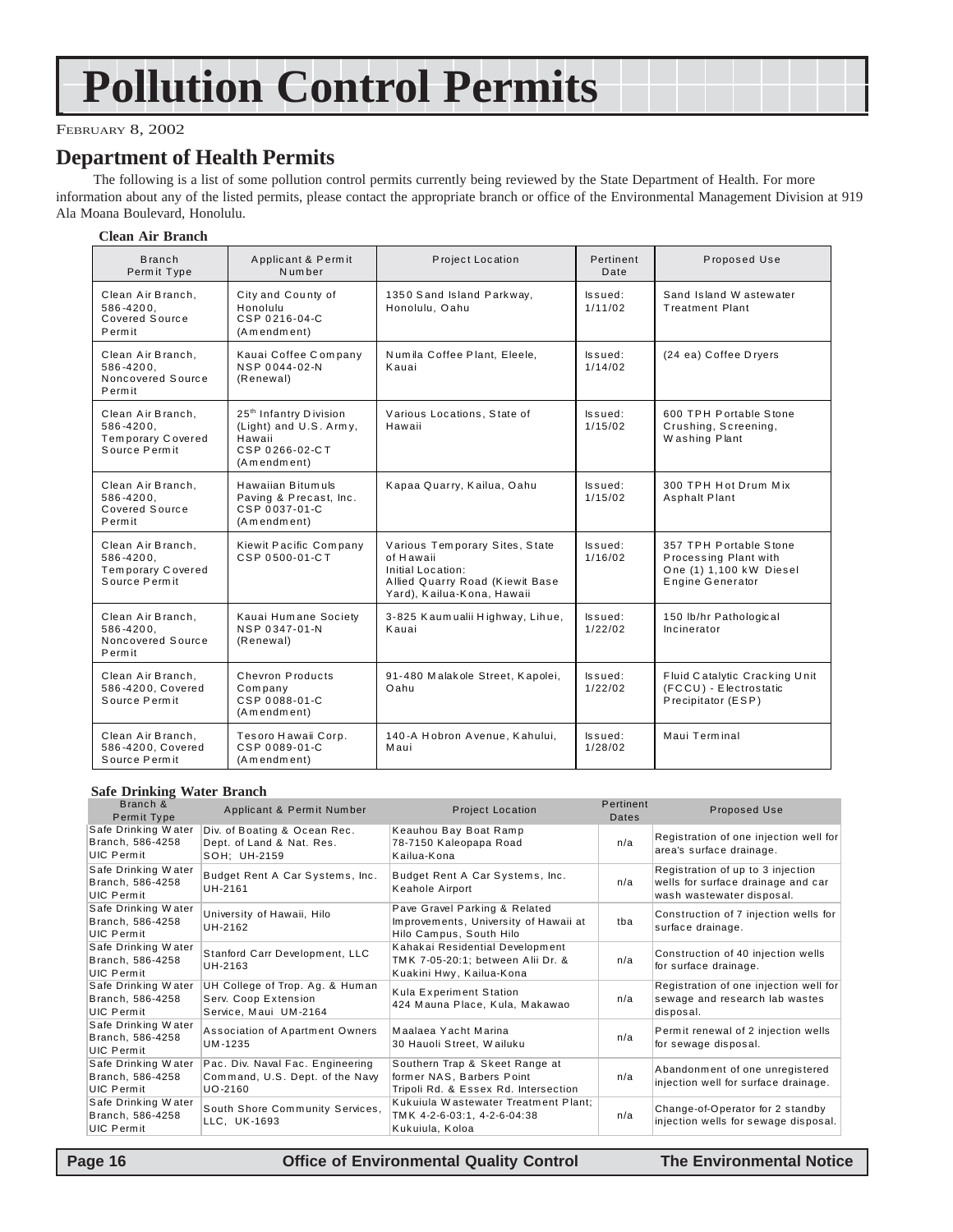<span id="page-16-0"></span>

### **Federal Consistency Reviews**

The Hawai'i Coastal Zone Management (CZM) Program has received the following federal actions to review for consistency with the CZM objectives and policies in Chapter 205A, Hawai'i Revised Statutes. This public notice is being provided in accordance with section 306(d)(14) of the National Coastal Zone Management Act of 1972, as amended. For general information about CZM federal consistency please call John Nakagawa with the Hawai'i CZM Program at 587-2878. For neighboring islands use the following toll free numbers: Lana'i & Moloka'i: 468-4644 x72878, Kaua'i: 274-3141 x72878, Maui: 984-2400 x72878 or Hawai'i: 974-4000 x72878.

For specific information or questions about an action listed below please contact the CZM staff person identified for each action. Federally mandated deadlines require that comments be received by the date specified for each CZM consistency review and can be mailed to: David W. Blane, Director, Office of Planning, Department of Business, Economic Development and Tourism, P.O. Box 2359, Honolulu, Hawai'i 96804. Or, fax comments to the Hawai'i CZM Program at 587-2899.

## 1 **(1) Install Floating Wave Breaker, Ke'ehi Lagoon, O'ahu**

**Federal Action**: Department of the Army Permit (200200157) **Federal Agency**: U.S. Army Corps of Engineers Contact: Bill Lennan, 438-6986 **Applicant**: Mr. Pat Magie, Island Seaplane Service,

Inc. **Location**: Offshore of Lagoon Drive, Honolulu, O'ahu **CZM Contact**: John Nakagawa, 587-2878 **Proposed Action**:

Install a floating wave breaker, 60' long x 2' wide x 1' deep, in Ke'ehi Lagoon to protect an existing floating dock. One end will be anchored to the shoreline and the other end will be secured with an anchor. The device will float with 6 inches showing above the water surface and will be positioned at an angle to the shoreline. **Comments Due**: February 22, 2002

## 6 **(2) Replace Damaged Mooring Dolphin at Kawaihae Harbor, Island of Hawaii**

**Federal Action**: Direct Federal Activity

**Federal Agency**: U.S. Army Corps of Engineers, Civil Works Technical Branch Contact: Ms. Jessie Dobinchick, 438-8876

FEBRUARY 8, 2002

**Location**: Kawaihae Harbor, Island of Hawai'i **CZM Contact**: Debra Tom, 587-2840 **Proposed Action**:

Replace damaged mooring Dolphin #2 at Kawaihae Harbor on the island of Hawaii. Mooring Dolphin #2 is the center dolphin of a set of three dolphins located alongside a dredged slip. The dolphins are part of the LSV (Logistic Support Vessels) and LST (Landing Ship for Tanks) ramp facilities owned and operated by the U.S. Army Garrison, Hawai'i. The facility is a key component in the transportation system and critical to safe mooring of the ships. **Comments Due**: February 22, 2002

## 1 **(3) Wireless Telecommunication Facility, Pearl Harbor Naval Base, O'ahu**

#### **Federal License**

| U.S. Navy Real Estate Authorization               |
|---------------------------------------------------|
| Federal Agency: U.S. Navy                         |
| Contact: Cheryl Connett, 472-1509                 |
| Voice Stream Wireless PCSII                       |
| Contact: Roy Irei, (808) 593-0600                 |
| Main Street, Pearl Harbor Naval Base,             |
| $O4$ ahu                                          |
| John Nakagawa, 587-2878<br><b>CZM Contact:</b>    |
| <b>Proposed Action:</b>                           |
| Installation of a 100-foot mono-pole for wireless |
| telecommunication antennas.                       |
|                                                   |

**Comments Due**: February 22, 2002

# **Coastal Zone Management Citizens Advisory Group**

The new Coastal Zone Management Citizens Advisory Group meeting is scheduled for Wednesday, February 13, 2002, 10:30 a.m. to 2:30 p.m., in Room 436 of No. 1 Capitol District Building, 250 South Hotel Street, Honolulu, Hawai'i. For more information, please call the CZM Program at 587- 2846.

## **Ocean Resources Management Plan (ORMP) Implementation Group**

The ORMP group meeting is scheduled for Wednesday, February 13, 2002, 9:30 a.m. to 10:30 a.m., in Room 436 of No. 1 Capitol District Building, 250 South Hotel Street, Honolulu, Hawai'i. For more information, please call the CZM Program at 587-2831.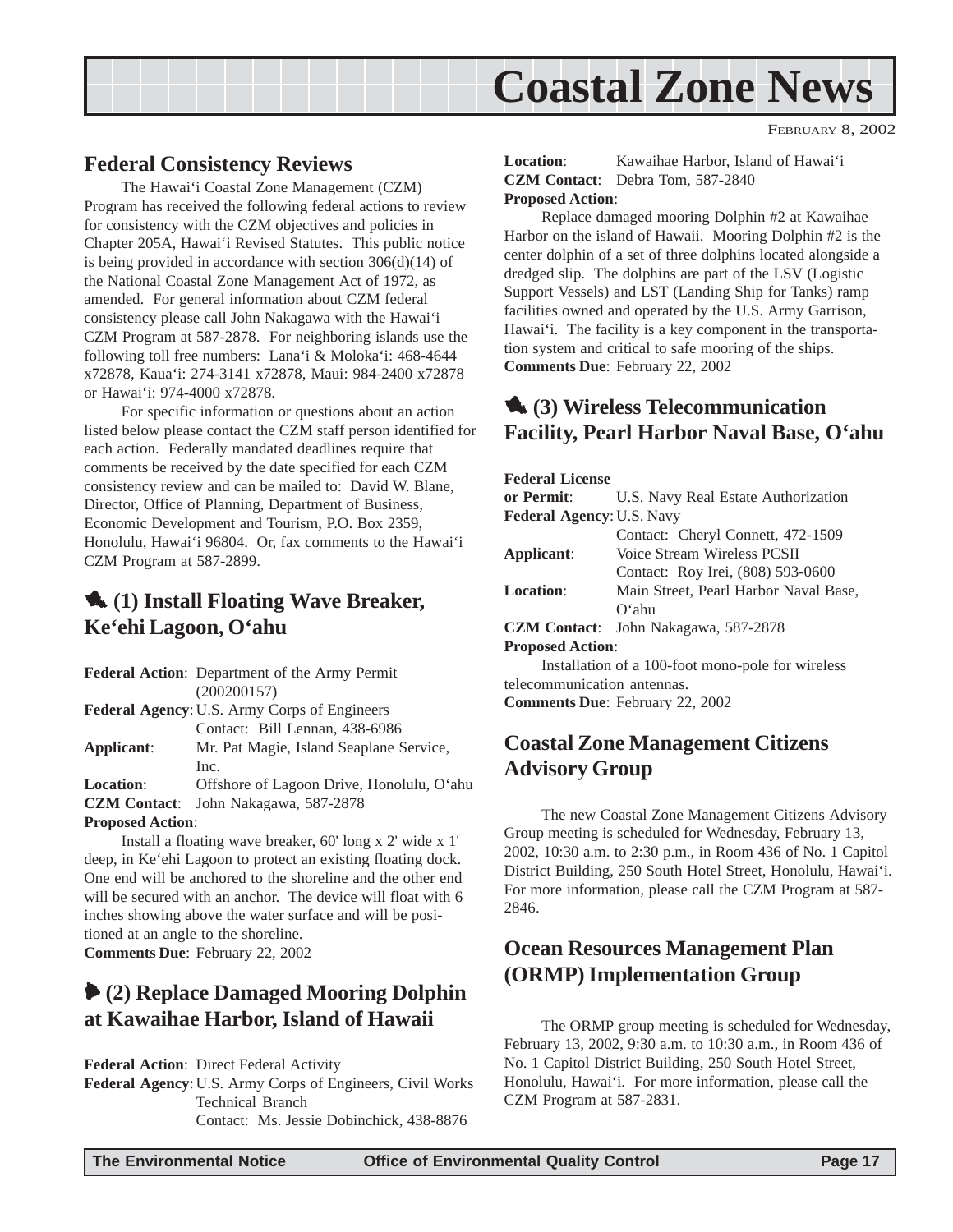# <span id="page-17-0"></span>**Coastal Zone News**

FEBRUARY 8, 2002

## **Special Management Area (SMA) Minor Permits**

Pursuant to Hawai'i Revised Statute (HRS) 205A-30, the following is a list of SMA Minor permits that have been approved or are pending by the respective county/state agency. For more information about any of the listed permits, please contact the appropriate county/state Planning Department. City & County of Honolulu (523-4131); Hawai'i County (961-8288); Kaua'i County (241-6677); Maui County (270-7735); Kaka'ako (587-2878).

| <b>Location (TMK)</b>               | <b>Description (File No.)</b>                                                                                                                                   | <b>Applicant/Agent</b>                                       |
|-------------------------------------|-----------------------------------------------------------------------------------------------------------------------------------------------------------------|--------------------------------------------------------------|
| Honolulu: (6-1-5: 14)               | New shed - \$15,000 (2002/SMA-2)                                                                                                                                | Bernice Pauahi Bishop Estate / Bryce E.<br>Uyehara AIA, Inc. |
| Honolulu: (3-1-032: 027)            | Install a 2 ft. high by 9 ft. long rock wall<br>enclosure for fountain feature in front of the<br>Diamond Head Ambassador Condominium -<br>\$3.500 (2002/SMA-1) | Diamond Head Ambassador / John<br>Keating                    |
| Maui: Lahaina (4-6-33: 9)           | Extension of residence - Pending (SMX-<br>20020014)                                                                                                             | Nicholas T. Wagner                                           |
| Maui: (4-6-7: 17)                   | Interior/exterior cosmetic upgrade - Pending<br>$(SMX-20020015)$                                                                                                | Punana Leo O Lahaina                                         |
| Maui: (2-9-4: 17)                   | Tarantola 1 <sup>st</sup> farm dwell/government rd./Hana<br>Hwy. - Pending (SMX-20020017)                                                                       | Nicholas T. Wagner                                           |
| Maui: Kihei (3-9-17: 31)            | Three lot residential subdivision - Pending<br>$(SMX-20020022)$                                                                                                 | Hans Riecke                                                  |
| Maui: Kahului (3-8-7: 33)           | Paving & fencing of open storage yard - Pending<br>$(SMX-20020023)$                                                                                             | Harvey Makii                                                 |
| Maui: Wailea (2-1-22: 2)            | New spa to replace fiberglass spa – Pending<br>$(SMX-20020025)$                                                                                                 | Marty Heintzman                                              |
| Maui: Lahaina (4-3-19: 46)          | Kahana Nui Stream house lots subdivision -<br>Pending (SMX-20020026)                                                                                            | William B. Moffett                                           |
| Maui: (4-5-1: 15)                   | Wahie Road parking collection kiosk - Pending<br>$(SMX-20020028)$                                                                                               | Wayne Arakaki                                                |
| Maui: (4-5-1: 11)                   | Lahainaluna Road parking lot kiosk - Pending<br>$(SMX-20020029)$                                                                                                | Wayne Arakaki                                                |
| Maui: Hana (1-3-3: 35)              | Overhead electrical line extension - Pending<br>$(SMX-20020030)$                                                                                                | Mary Smith                                                   |
| Maui: Spreckelsville (3-8-<br>78:18 | Construct single family dwelling -Pending<br>$(SMX-20020031)$                                                                                                   | <b>John Summers</b>                                          |
| Maui: Kihei (3-9-17: 9)             | Build two story principle residence (SM2-<br>20020004)                                                                                                          | Randall Barrera                                              |
| Maui: Kihei (3-9-36: 22)            | Conversion to one bedroom, one bath and<br>kitchen (SM2-20020005)                                                                                               | Bradley & Liza Pierce                                        |
| Maui: Puamana (4-6-28:<br>52)       | Wall extension & storage loft addition (SM2-<br>20020006)                                                                                                       | Thomas & Mary Price                                          |
| Maui: Haiku (2-8-4: 104)            | Convert existing workshop into cottage (SM2-<br>20020007)                                                                                                       | Ken and Anjali Desure                                        |
| Maui: Lahaina (4-3-3: 20)           | Construct single family home on existing tennis<br>court (SM2-20020008)                                                                                         | Thad E. Henry, Jr.                                           |
| Maui: Paia (3-8-1: 198)             | Install two MECO power poles (SM2-20020009)                                                                                                                     | Roger and Sheri Thorson                                      |
| Maui: Paia (2-6-9: 7)               | Privacy fence on Hana Highway (SM2-<br>20020010)                                                                                                                | William Palmer                                               |
| Maui: Lahaina (4-6-21: 16)          | 378 sq. ft. addition to existing police station<br>$(SM2-20020011)$                                                                                             | <b>Chief Thomas Phillips</b>                                 |
| Maui: Kihei (3-9-30: 25)            | New dwelling at 1888 Kaahele Place (SM2-<br>20020012)                                                                                                           | Nick Wagner                                                  |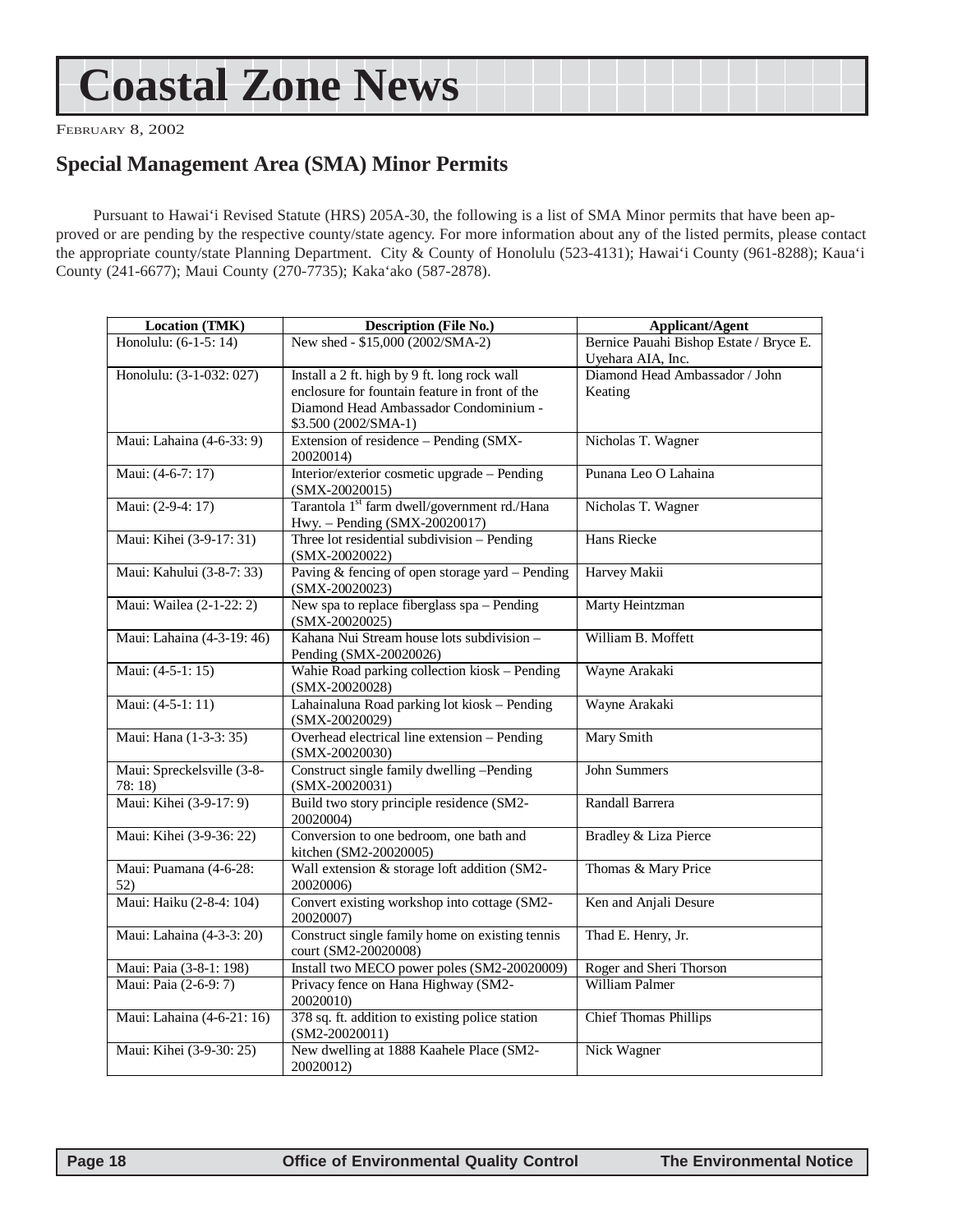# **Conservation District Notices**

### <span id="page-18-0"></span>**Conservation District Use Permits**

Persons interested in commenting on the following Conservation District Use Applications must submit comments to the Department of Land and Natural Resources. Also, anyone interested in receiving notification of determinations on Conservation District Use Applications must submit requests to DLNR that include the following information:

1) Name and address of the requestor;

2) The departmental permit for which the requestor would like to receive notice of determination; and

3) The date the notice was initially published in the Environmental Notice.

Both comments and requests for notification of determinations must be submitted to DLNR within thirty days from the initial date that the notice was published in the Environmental Notice.

Please send comments and requests to:

State of Hawai'i Department of Land and Natural Resources Land Division 1151 Punchbowl Street, Room 220 Honolulu, Hawai'i 96813

DLNR will make every effort to notify those interested in the subject CDUA, it is not obligated to notify any person not strictly complying with the above requirements. For more information, please contact the appropriate DLNR staff as indicated below.



### **After-the-Fact Seawall and Fill in Shoreline**

| <b>File No.:</b> | CDUA OA-3078B (Board Permit)                  |
|------------------|-----------------------------------------------|
| Applicant:       | Richard Riley                                 |
| <b>Location:</b> | Kane'ohe, O'ahu                               |
| TMK:             | $(1)$ 4-4-18:068                              |
| <b>Action:</b>   | After-the-Fact seawall and fill area adjacent |
|                  | to the above parcel.                          |
| 343, HRS         |                                               |
| determination:   | $F$ vemnt                                     |

**determination:** Exempt **Appl's Contact:** Wayne Parker (261-5681) **DLNR's Contact:** Masa Alkire (587-0385)



## **Landscaping at 'Olowalu**

| <b>File No.:</b>             | CDUA MA-3067 (Departmental Permit)                       |
|------------------------------|----------------------------------------------------------|
| Applicant:                   | Michael Moore                                            |
| <b>Location:</b>             | 'Olowalu, Maui                                           |
| TMK:                         | $(2)$ 4-8-03:044                                         |
| <b>Action:</b>               | Landscaping                                              |
| 343, HRS                     |                                                          |
| <b>determination:</b> Exempt |                                                          |
|                              | <b>Appl's Contact:</b> Mason Architects, Inc. (536-0556) |
|                              | <b>DLNR's Contact:</b> Traver Carroll (587-0439)         |



#### **Replacement of Utility Poles**

| <b>File No.:</b>      | CDUA KA-3075 (Departmental Permit)            |
|-----------------------|-----------------------------------------------|
| Applicant:            | Kaua'i Electric                               |
| <b>Location:</b>      | Koke'e, Kaua'i                                |
| TMK:                  | Various                                       |
| <b>Action:</b>        | <b>Replace Utility Poles</b>                  |
| 343. HRS              |                                               |
| determination: Exempt |                                               |
|                       | <b>Appl's Contact:</b> Perry White (593-1288) |
|                       | <b>DLNR's Contact:</b> Sam Lemmo (587-0381)   |

FEBRUARY 8, 2002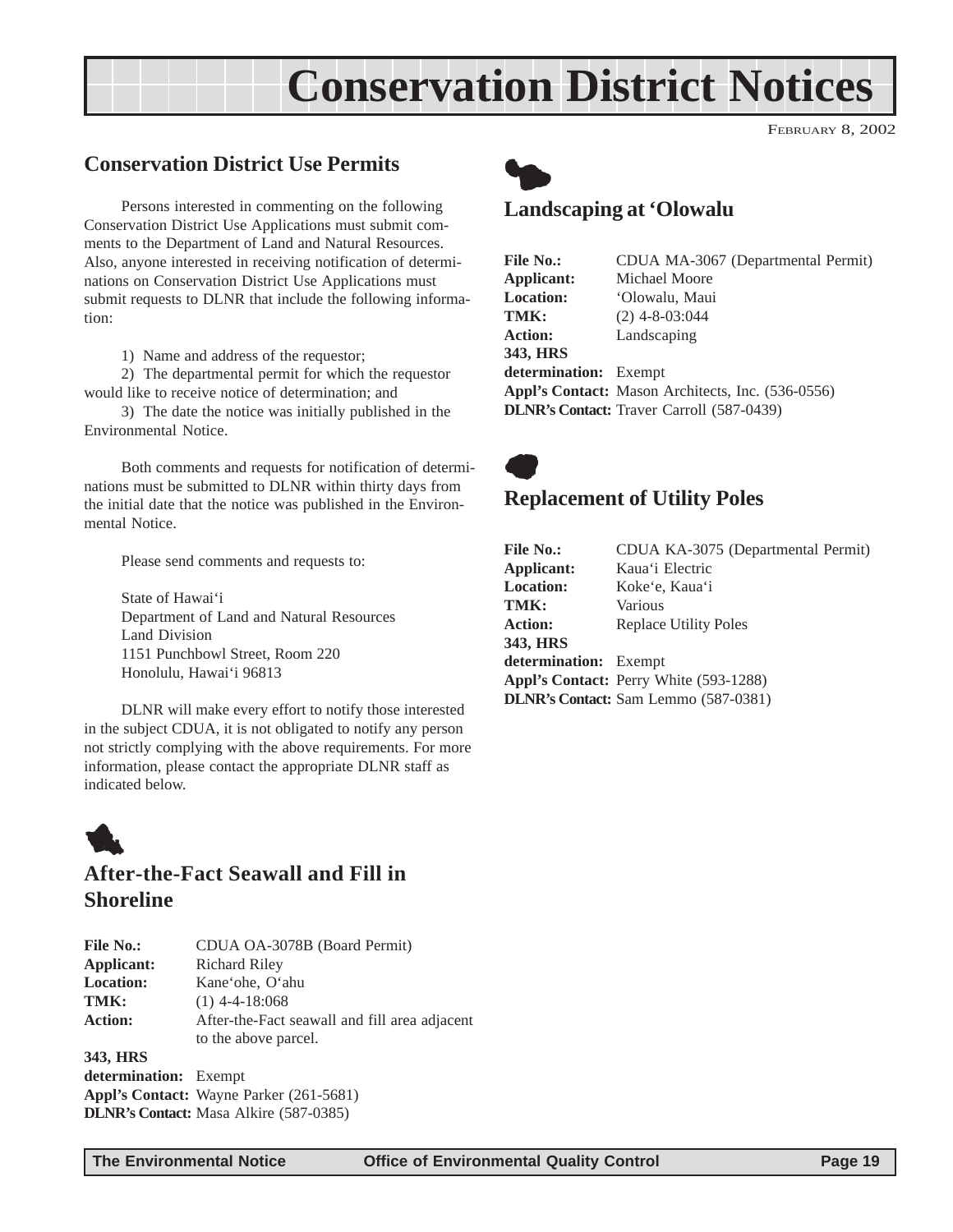# **Federal Notices**

FEBRUARY 8, 2002

# **Revised Proposed Rule on Critical Habitat for Plant Species from Kaua'i and Ni'ihau**

The U.S. Fish and Wildlife Service (FWS) originally determined that designation of critical habitat was prudent and proposed designation of critical habitat for 76 plants from the islands of Kaua'i and Ni'ihau on November 7, 2000. Incorporating those 76 prudency determinations, the FWS has revised the proposed designations to include new information and/or address comments and new information received during the comment periods. The FWS originally determined that designation of critical habitat was prudent, and proposed designation of critical habitat for 76 plants from the islands of Kaua'i and Ni'ihau on November 7, 2000. FWS incorporated those 76 prudency determinations in the present notice. In this proposal FWS has revised the proposed designations to incorporate new information, and/ or address comments and new information received during the comment periods. In the November 7, 2000, proposal FWS did not propose critical habitat for three species of loulu palms, *Pritchardia aylmer-robinsonii*, *P. napaliensis*, and *P. viscosa*. It determined that critical habitat designation was not prudent because it would likely increase the threats from vandalism or collection of these species on Kaua'i and Ni'ihau, and no change was made to that determination here. FWS also did not propose critical habitat for two species, *Melicope quadrangularis* and *Phyllostegia waimeae*, which had not been seen in the wild and for which no viable genetic material of these species was known to exist. Due to new information received during the comment periods regarding the rediscovery of *Phyllostegia waimeae* on Kaua'i, FWS has reconsidered its earlier finding and determine that critical habitat is prudent for this species. Designation of critical habitat is proposed for this species on Kaua'i. No change is made here to the November 7, 2000, not prudent determination for *Melicope quadrangularis*. In the November 7, 2000, proposal FWS did not determine prudency nor propose designation of critical habitat for 14 species that no longer occur on Kaua'i and Ni'ihau but are reported from one or more other islands. FWS determined that critical habitat was prudent and proposed designation of critical habitat for nine of these species (*Ctenitis squamigera*, *Diellia erecta*, *Diplazium molokaiense*, *Hibiscus brackenridgei*, *Ischaemum byrone*, *Mariscus pennatiformis*, *Phlegmariurus manni*, *Silene lanceolata*, and *Vigna owahuensis*) in other proposed rules published on December 18, 2000 (Maui and Kaho'olawe), on December 27, 2000 (Lana'i), and on December 29, 2000 (Moloka'i). In this proposal FWS incorporates the prudency determinations for these nine species and proposes designating critical habitat for *Ctenitis squamigera*, *Diellia erecta*, *Diplazium molokaiense*, *Ischaemum byrone*, *Mariscus pennatiformis*. Critical habitat is not proposed for *Hibiscus brackenridgei*, *Phlegmariurus manni*, *Silene lanceolata*, and *Vigna owahuensis* on the islands of Kaua'i and Ni'ihau because FWS is unable to determine habitat which is essential to their conservation on these islands. FWS determined that critical habitat was not prudent for *Acaena exigua*, a species known only from Kaua'i and Maui, in the proposal published on December 18, 2000 (Maui and Kaho'olawe). This species had not been seen recently in the wild and no viable genetic material was known to exist. No change is made here to the earlier prudency determination for this species. In this proposal, FWS determined that critical habitat is prudent for four other species (*Achyranthes mutica*, *Isodendrion pyrifolium*, *Phlegmariurus nutans*, and *Solanum incompletum*) for which prudency determinations have not been made previously, and

that no longer occur on Kaua'i but are reported from one or more other islands. Critical habitat is proposed at this time for *Phlegmariurus nutans* on Kaua'i based on new information and information received during the comment periods on the November 7, 2000, proposal. Critical habitat is not proposed for *Achyranthes mutica*, *Isodendrion pyrifolium*, and *Solanum incompletum* on the islands of Kaua'i and Ni'ihau because FWS is unable to determine habitat which is essential to their conservation on these islands. FWS is now proposing critical habitat for 83 of the 95 species from the islands of Kaua'i and Ni'ihau. Critical habitat is not proposed for seven of the 95 species (*Achyranthes mutica*, *Hibiscus brackenridgei*, *Isodendrion pyrifolium*, *Phlegmariurus mannii*, *Silene lanceolata*, *Solanum incompletum*, and *Vigna owahuensis*) which no longer occur on the islands of Kaua'i or Ni'ihau, and for which FWS is unable to determine any habitat that is essential to their conservation on the islands of Kaua'i or Ni'ihau. Critical habitat is not proposed for three species of loulu palm, *Pritchardia aylmer-robinsonii*, *P. napaliensis*, and *P. viscosa* for which we determined, on November 7, 2000, that critical habitat designation is not prudent because it would likely increase the threats from vandalism or collection of these species on Kaua'i and Ni'ihau, and no change is made to that determination here. Critical habitat is not proposed for two species, *Melicope quadrangularis* and *Acaena exigua*, for which FWS determined, on November 7, 2000, and December 18, 2000, respectively, that critical habitat was not prudent because they had not been seen recently in the wild, and no viable genetic material of these species was known. No change is made to that determination here. FWS proposes critical habitat designations for 83 species within 15 critical habitat units totaling approximately 40,147 hectares (99,206 acres) on the island of Kaua'i, and within one critical habitat unit totaling approximately 282 hectares (697 acres) on the island of Ni'ihau. If this proposal is made final, section 7 of the Act requires Federal agencies to ensure that actions they carry out, fund, or authorize do not destroy or adversely modify critical habitat to the extent that the action appreciably diminishes the value of the critical habitat for the survival and recovery of the species. Section 4 of the Act requires FWS to consider economic and other relevant impacts of specifying any particular area as critical habitat. FWS seeks data and comments from the public on all aspects of this proposal, including data on the economic and other impacts of the designations. FWS may revise or further refine critical habitat boundaries prior to final designation based on habitat and plant surveys, public comment on the revised proposed critical habitat rule, and new scientific and commercial information. FWS will accept comments until March 29, 2002 and **it will hold one public hearing on this proposed rule from 6:00 p.m. to 8:00 p.m., Wednesday, February 13, 2002, on the island of Kaua'i**. Prior to the public hearing, FWS will be available from 3:30 to 4:30 p.m. to provide information and to answer questions. Registration for the hearing will begin at 5:30 p.m. Submit written comments and information to the Field Supervisor, U.S. Fish and Wildlife Service, Pacific Islands Office, 300 Ala Moana Blvd., Room 3-122, P.O. Box 50088, Honolulu, Hawai'i 96850-0001. You may hand-deliver written comments to our Pacific Islands Office at the address given above. You may view comments and materials received, as well as supporting documentation used in the preparation of this proposed rule, by appointment, during normal business hours at the above address. **The public hearing will be held at the Radisson Kaua'i Beach Resort, 4331 Kaua'i Beach Drive, Lihu'e, Kaua'i**. For more, call Paul Henson at (808) 541-3441 or send a telephone facsimile to him at (808) 541- 3470 (see, 67 F.R. 3940, January 28, 2002).